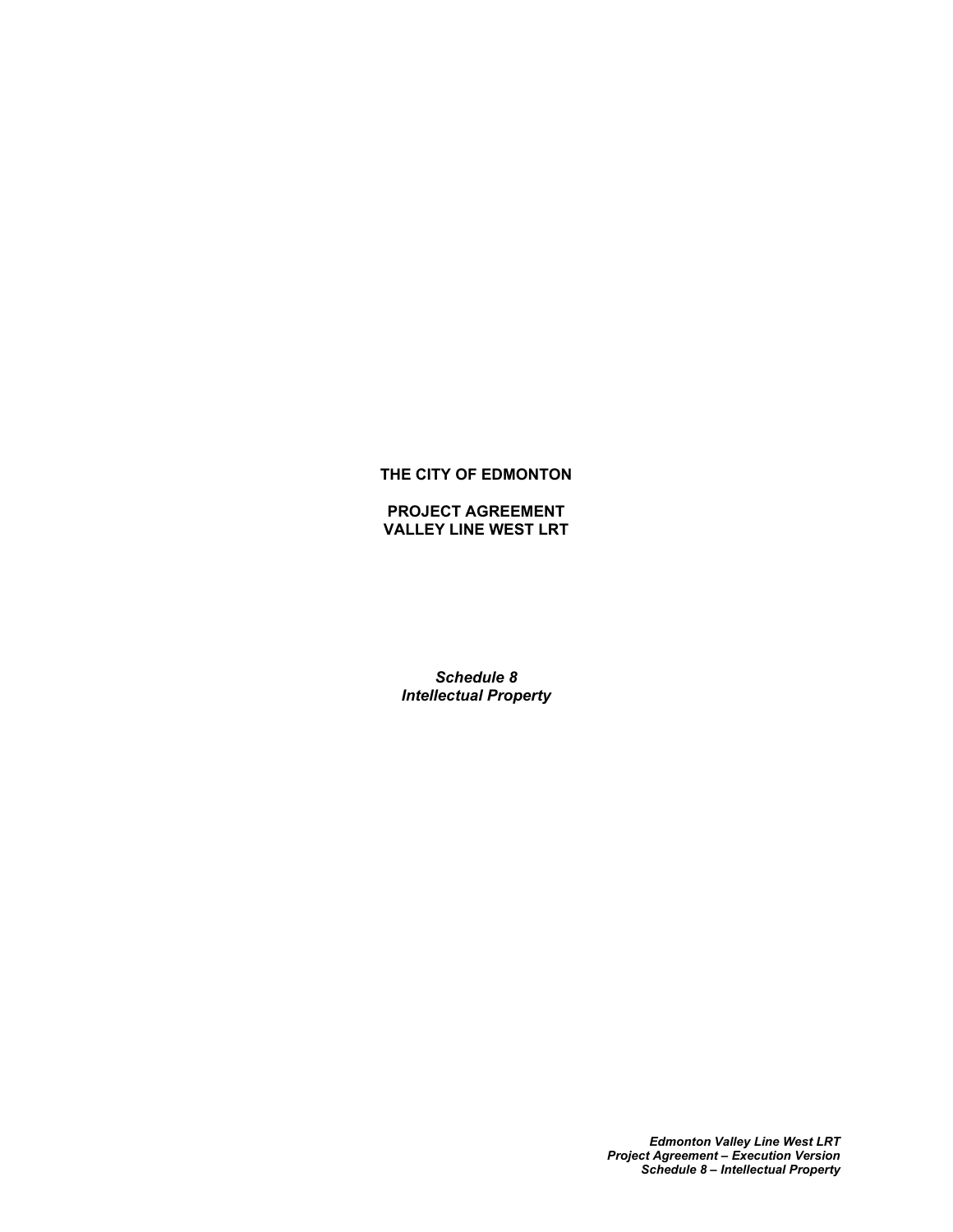|  | 1.1<br>1.2<br>1.3<br>2.1<br>2.2<br>3.1<br>3.2<br>3.3<br>3.4<br>3.5<br>3.6<br>3.7<br>3.8<br>4.1<br>4.2<br>4.3<br>4.4<br>4.5<br>4.6<br>4.7<br>4.8<br>4.9<br>4.10<br>4.11<br>4.12<br>4.13<br>4.14<br>4.15 |  |  |  |
|--|--------------------------------------------------------------------------------------------------------------------------------------------------------------------------------------------------------|--|--|--|

# **TABLE OF CONTENTS**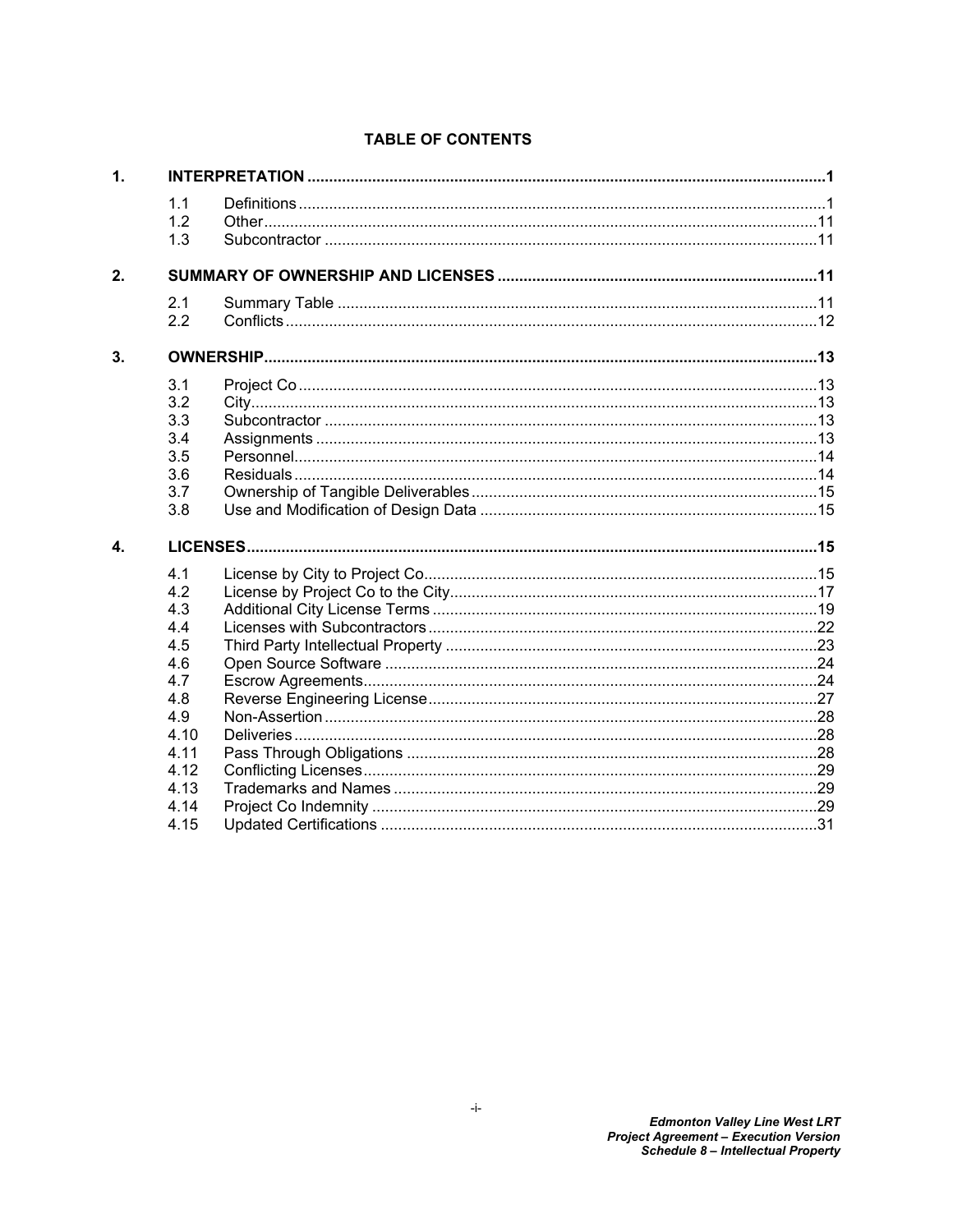#### **SCHEDULE 8**

#### **INTELLECTUAL PROPERTY**

#### <span id="page-2-0"></span>**1. INTERPRETATION**

### <span id="page-2-1"></span>**1.1 Definitions**

In this Schedule 8 *[Intellectual Property]*, capitalized terms have the meanings given in Schedule 1 *[Definitions and Interpretation]* and the following capitalized terms have the following meanings:

- (a) "**Assigned Intellectual Property**" has the meaning given in Section [3.4\(a\)](#page-14-5) of this Schedule 8 *[Intellectual Property]*.
- (b) "**Assignee**" has the meaning given in Section [3.4\(a\)](#page-14-5) of this Schedule 8 *[Intellectual Property]*.
- (c) "**Assignor**" has the meaning given in Section [3.4\(a\)](#page-14-5) of this Schedule 8 *[Intellectual Property]*.
- <span id="page-2-2"></span>(d) "**City Intellectual Property**" means:
	- (i) Intellectual Property that is:
		- (A) Owned by the City or licensed by the City from a third party other than Project Co or a Subcontractor prior to the Effective Date:
		- (B) created, developed or acquired by the City or any City Personnel during the Term but outside the Project Work and that is Owned by the City or licensed by the City from a third party other than Project Co or a Subcontractor; or
		- (C) created, developed or acquired by the City or any City Personnel during the Term and within the Project Work, but which is not Project Co Intellectual Property, Subcontractor Intellectual Property or Third Party Intellectual Property, and that is Owned by the City or licensed by the City from a third party other than Project Co or a Subcontractor,

and which is used by or on behalf of the City, or provided by or on behalf of the City to Project Co or any Subcontractor, or obtained or used by Project Co or a Subcontractor, in the performance of their respective obligations in respect of the Project or under this Agreement;

- <span id="page-2-3"></span>(ii) the Disclosed Data;
- <span id="page-2-4"></span>(iii) any Design Data that is specified in a Change pursuant to Schedule 13 *[Changes]* or by separate agreement of the City and Project Co to be Owned by the City;
- (iv) all Modifications to any of the items listed in Subsections  $1.1(d)(i)$ ,  $1.1(d)(ii)$  and [1.1\(d\)\(iii\)](#page-2-4) of this Schedule 8 *[Intellectual Property]*, whether made by or on behalf of Project Co, the City or any Subcontractor alone, jointly with each other or with any other Person;
- <span id="page-2-5"></span>(v) all Modifications to Project Co Intellectual Property made after the Effective Date by the City, or by anyone on behalf of the City other than Project Co, alone, jointly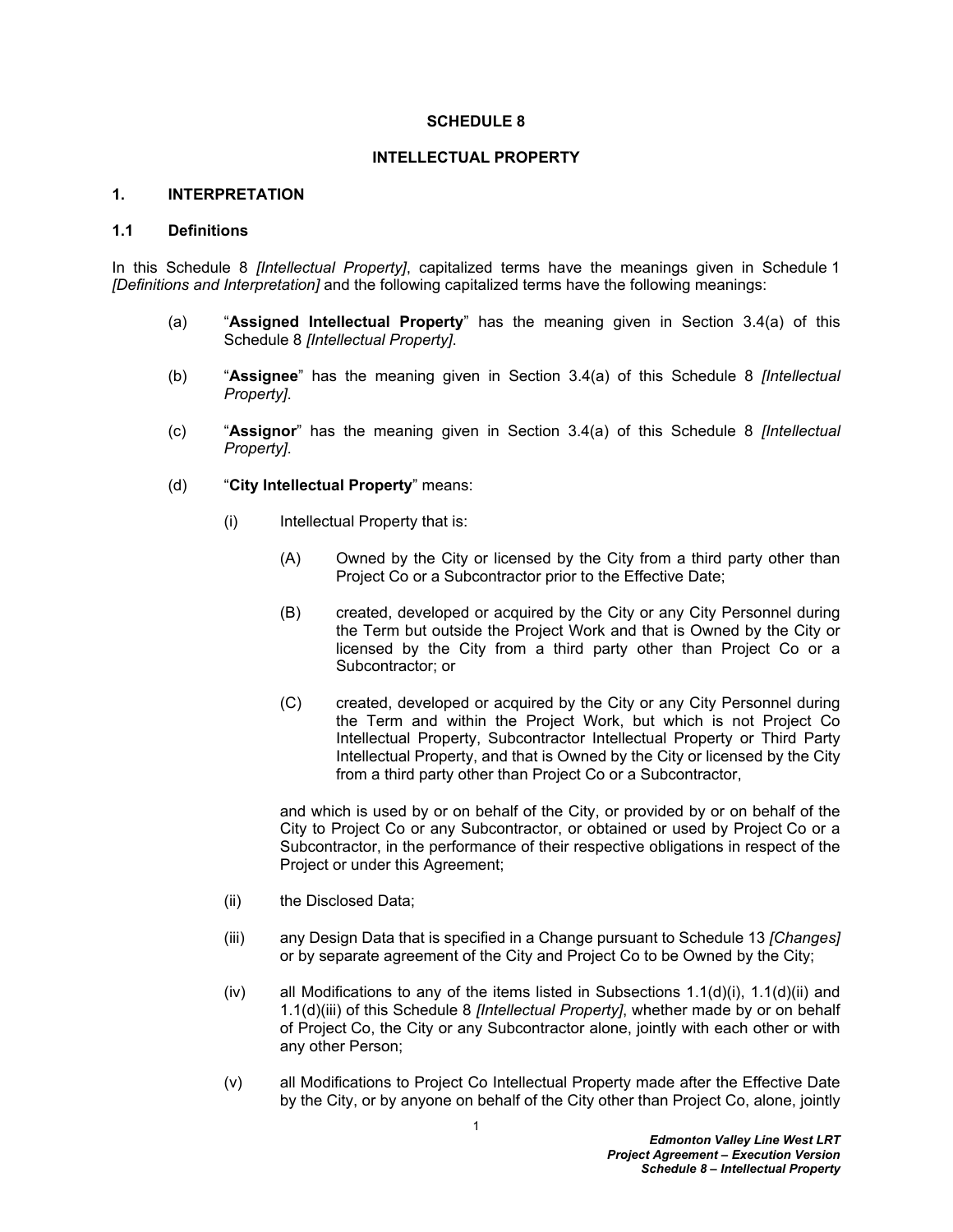with each other or with any Person other than Project Co, as permitted by this Schedule 8 *[Intellectual Property]*;

- <span id="page-3-4"></span>(vi) all Modifications to Subcontractor Intellectual Property made after the Effective Date by the City, or by anyone on behalf of the City other than the applicable Subcontractor, alone, jointly with each other or with any Person other than the applicable Subcontractor, as permitted by this Schedule 8 *[Intellectual Property]*; and
- <span id="page-3-3"></span>(vii) all Modifications made by or for the City to any Escrow Materials and to the Intellectual Property to which the Escrow Materials relate as permitted by Subsection [4.7\(e\)](#page-26-0) of this Schedule 8 *[Intellectual Property]* and provided for in Subsection [4.7\(i\)](#page-27-0) of this Schedule 8 *[Intellectual Property]*.
- (e) "**City Personnel**" means Persons acting on behalf of the City or employed, engaged or retained by the City in connection with the exercise of the City's rights or the performance of the City's obligations in connection with the Project or under this Agreement, including the City's direct and indirect consultants, contractors and subcontractors and the employees, officers, directors, volunteers and agents of the City and the City's direct and indirect consultants, contractors and subcontractors, excluding Project Co and any Subcontractor and their respective Personnel.
- (f) "**Deliverable**" means any item required to be supplied or delivered by Project Co to the City within the Project Work at any time during the Term, and whether as part of the Design or Construction, including deliverable requirements specified in Schedule 5 *[D&C Performance Requirements]*, and including Intellectual Property and Source Materials required to be delivered pursuant to this Schedule 8 *[Intellectual Property]*.
- <span id="page-3-5"></span><span id="page-3-0"></span>(g) "**Delivered**" means, with respect to any item of Intellectual Property, that the Intellectual Property is:
	- (i) a Deliverable;
	- (ii) incorporated, embedded or otherwise included in any Deliverable or the Infrastructure at any time during the Term, and whether as part of Design or Construction;
	- (iii) necessary for the performance and completion of the Project Work, or any Equivalent Activity;
	- (iv) necessary for the Use or Modification by or on behalf of the City or the Operator of any Deliverable, of any part of the Infrastructure, or of any Intellectual Property in accordance with the rights granted to the City hereunder; or
	- (v) necessary for the City or the Operator to carry out any Permitted Purpose in respect of the Intellectual Property in connection with the Infrastructure,

<span id="page-3-2"></span><span id="page-3-1"></span>and that the Use of the Intellectual Property for any of the purposes provided for in Subsections [1.1\(g\)\(iii\)](#page-3-0), [1.1\(g\)\(iv\)](#page-3-1) or [1.1\(g\)\(v\)](#page-3-2) of this Schedule 8 *[Intellectual Property]* will not infringe the Intellectual Property Rights of any Person.

(h) "**Determined Breach**" has the meaning given in Section [4.3\(d\)\(i\)](#page-21-0) of this Schedule 8 *[Intellectual Property]*.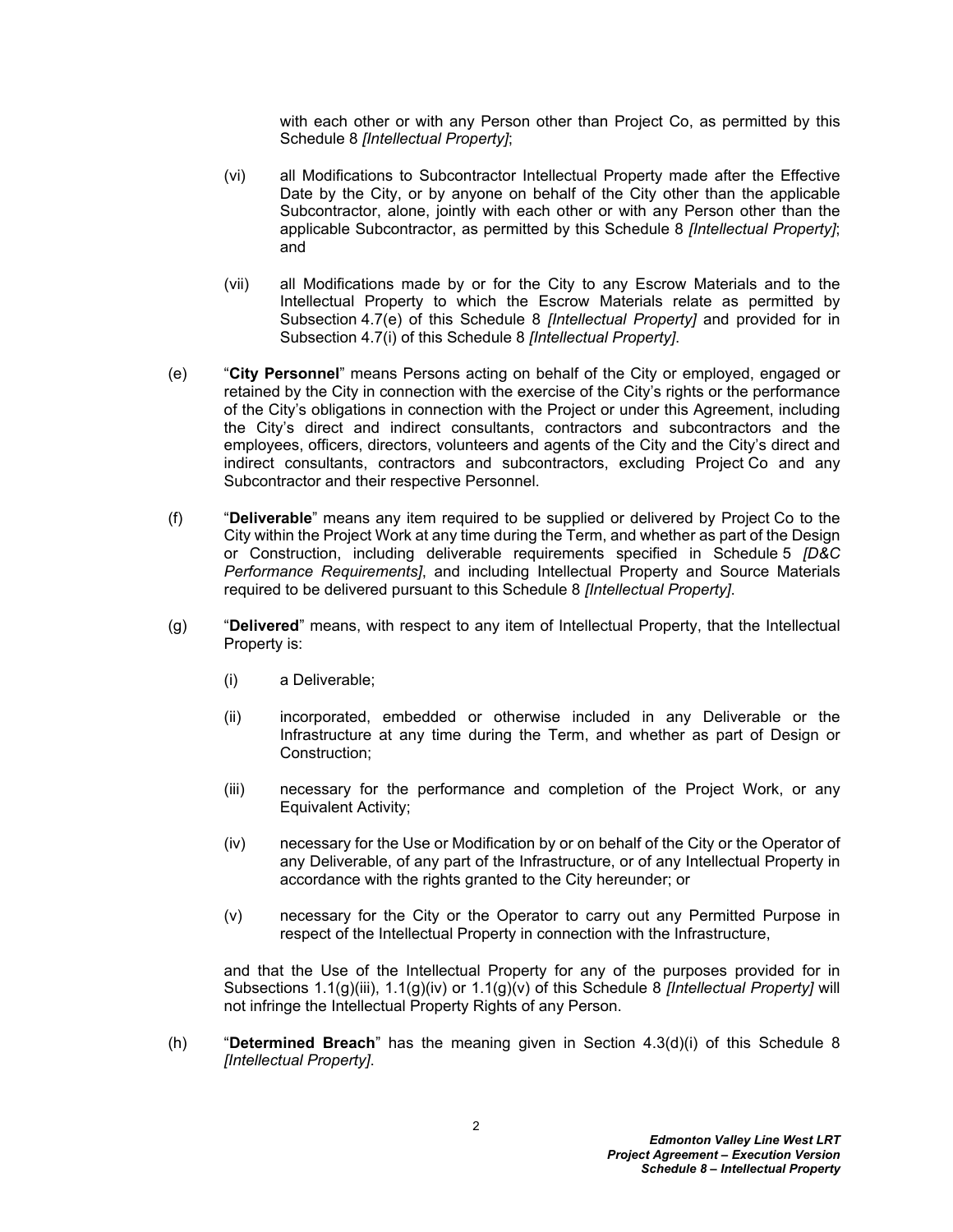- (i) "**Embedded Software**" means the Project Co Embedded Software, Subcontractor Embedded Software and Third Party Embedded Software.
- (j) "**Equivalent Activity**" means any activity, undertaking or operation relating to the Infrastructure done by the City, the Operator or any other Person acting on behalf of or under the authority of the City, which activity, undertaking or operation, if done by Project Co, would be or would have been within the Project Work, including activities, undertakings and operations within the scope of the Project Work.
- (k) "**Escrow Agent**" means a recognized provider of escrow services selected by Project Co and having a location within the Province of Alberta from which the Escrow Agent will perform the Escrow Agent's obligations relevant to this Agreement.
- (l) "**Escrow Agreement**" means an escrow agreement that meets the requirements of Section [4.7](#page-25-1) *[Escrow Agreements]* of this Schedule 8 *[Intellectual Property]* and pursuant to which Escrow Materials are held by the Escrow Agent and the City is designated as a beneficiary party.
- (m) "**Escrow Materials**" means:
	- (i) with respect to Software, the Source Materials for that Software;
	- (ii) with respect to Embedded Software, the Source Materials for that Embedded Software; and
	- (iii) with respect to any Infrastructure, the Source Materials for that Infrastructure .

#### (n) "**Escrow Materials Provider**" means:

- (i) with respect to any Software, the Licensor of that Software;
- (ii) Project Co with respect to the Project Co Embedded Software;
- (iii) the applicable Subcontractor with respect to any Subcontractor Embedded Software;
- (iv) the applicable third party licensor with respect to any Third Party Embedded Software; and
- (v) with respect to any Infrastructure, whichever of Project Co and one or more Subcontractors is the supplier of the Infrastructure.

#### (o) "**Escrow Materials Provider Event of Default**" means:

- (i) where the Escrow Materials Provider is Project Co, a Termination Event has occurred in accordance with Section 16.7 *[Termination Events]* of this Agreement; and
- (ii) where the Escrow Materials Provider is a Subcontractor, any default has occurred with respect to the Escrow Materials Provider under the applicable Subcontract as a result of which the Subcontract is or may be terminated.
- (p) "**Escrowed Deliverable**" means Software, Embedded Software, or Infrastructure in respect of which Escrow Materials are deposited in escrow under an Escrow Agreement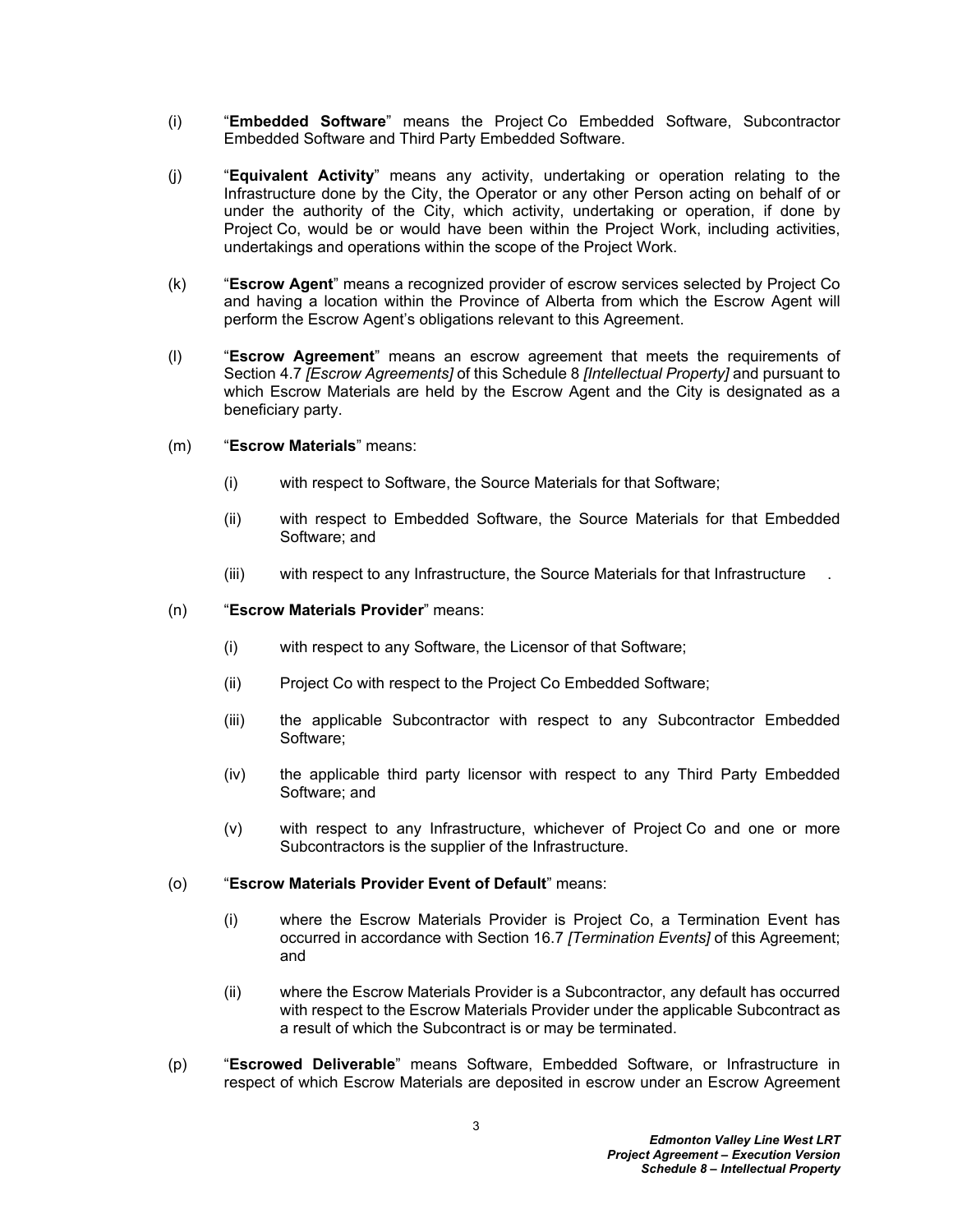entered into pursuant to Section [4.7](#page-25-1) *[Escrow Agreements]* of this Schedule 8 *[Intellectual Property]*.

- (q) "**Harmful Code**" means a virus, worm, "Trojan Horse", or other code or routine that manifests contaminating or destructive properties that might damage, harm, detrimentally interfere with, or otherwise adversely affect a Deliverable, any Intellectual Property or the Infrastructure or any computer system, hardware, software, equipment, or services in connection with which the Deliverable or Intellectual Property is Used or any related data.
- (r) "**Held Rights**" has the meaning given in Section [3.4\(b\)](#page-14-6) of this Schedule 8 *[Intellectual Property]*.
- (s) "**Included Source Materials**" has the meaning given in Section [4.2\(d\)](#page-19-0) of this Schedule 8 *[Intellectual Property]*.
- (t) "**Infringed Party**" has the meaning given in Section [4.14\(c\)](#page-31-0) of this Schedule 8 *[Intellectual Property]*.
- (u) "**Infringement Claim**" means any Claim that any Project Co Intellectual Property, Subcontractor Intellectual Property or Third Party Intellectual Property used in the performance of the Project Work or incorporated into or forming part of the Infrastructure or any Modification to City Intellectual Property made by a Project Contractor or any Subcontractor infringes or violates the Intellectual Property Rights of any Person other than the City or a City Person, whether or not such Claim is proven.
- (v) "**Infringing Intellectual Property**" has the meaning given in Section [4.14\(c\)](#page-31-0) of this Schedule 8 *[Intellectual Property]*.
- (w) "**Intellectual Property**" means discoveries, research, developments, designs, industrial designs, improvements, innovations, inventions, software, computer programs and code of all types, layouts, interfaces, applications, tools, databases, hardware, methods, concepts, processes, know-how, formulae, mask works, works subject to copyright, and other technologies, works and creations now existing or developed in the future, whether or not registered or registerable, patentable or non-patentable, or confidential or nonconfidential.
- <span id="page-5-1"></span><span id="page-5-0"></span>(x) "**Intellectual Property Rights**" means any and all intangible, intellectual, proprietary and industrial property rights of any nature and kind whatsoever, whether or not registered or registerable, including:
	- (i) copyrights, moral rights, rights of authorship and attribution, neighbouring rights, and other rights in works of authorship;
	- (ii) patents;
	- (iii) database rights;
	- (iv) rights in respect of industrial designs, integrated circuit topographies, and mask works;
	- (v) rights in respect of trademarks, trade names, service marks, slogans, domain names, URLs or logos;
	- (vi) rights protected by trade secrets and confidentiality obligations; and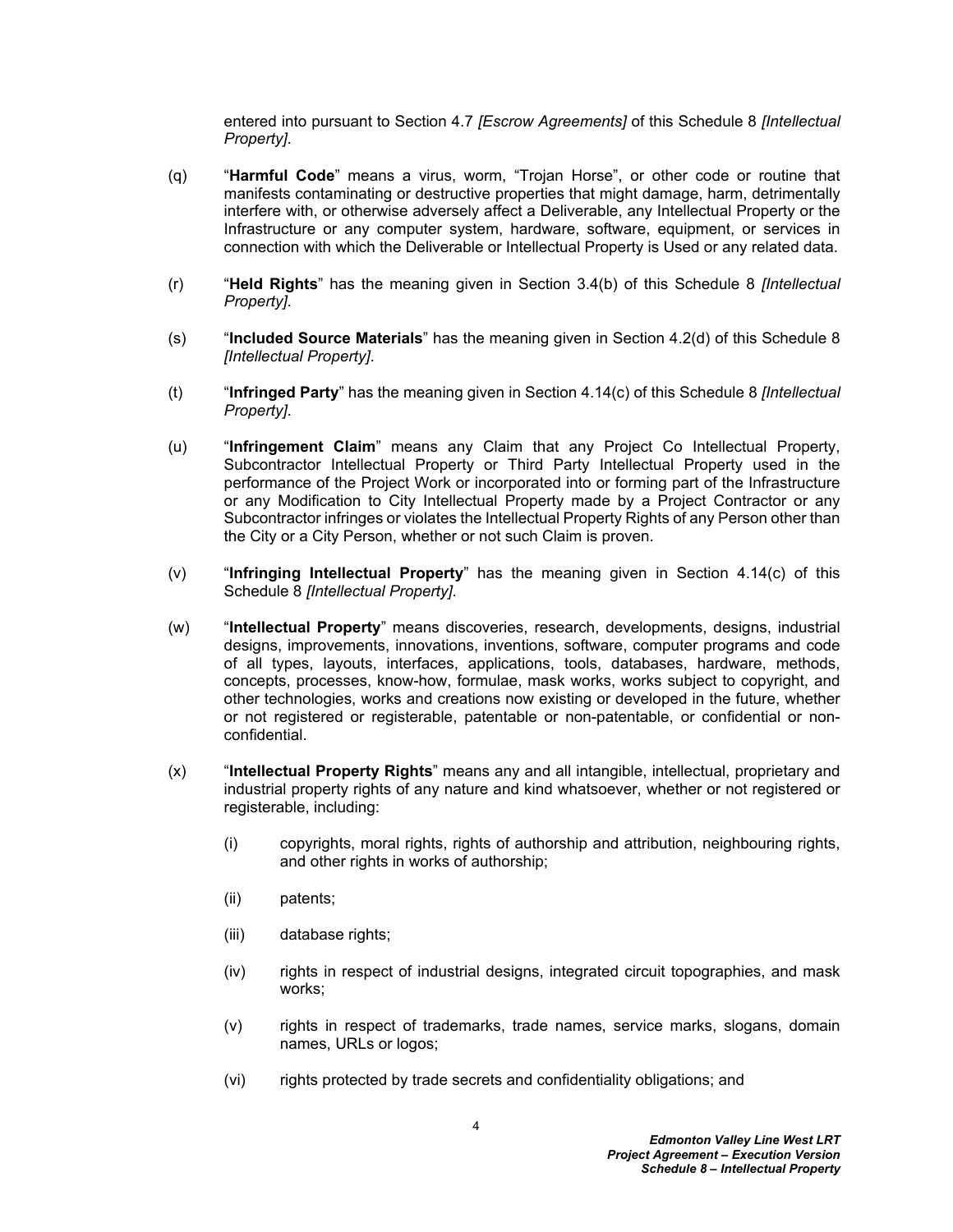- (vii) all applications and registrations (including renewals, extensions, continuations, divisions, reissues and restorations) relating to any of the rights provided for in Subsections [1.1\(x\)\(i\)](#page-5-0) to [1.1\(x\)\(vi\)](#page-5-1) of this Schedule 8 *[Intellectual Property]* now or hereafter in force and effect throughout all or any part of the world.
- (y) "**IP Certificate**" has the meaning given in Section [4.15\(a\)](#page-32-1) of this Schedule 8 *[Intellectual Property]*.
- (z) "**License**" means a non-exclusive License granting the rights and subject to the restrictions and limitations provided for in this Schedule 8 *[Intellectual Property]*.
- (aa) "**License Breach Order**" has the meaning given in Section [4.3\(d\)](#page-21-1) of this Schedule 8 *[Intellectual Property]*.
- (bb) "**Licensed Intellectual Property**" means, with respect to any License, the Intellectual Property (including Source Materials and Escrow Materials, where applicable) and Intellectual Property Rights that are within the scope of that License as provided for in this Schedule 8 *[Intellectual Property]*.
- (cc) "**Licensee**" means, with respect to any License granted or required to be granted or caused to be granted by Project Co pursuant to this Schedule 8 *[Intellectual Property]*, the City or any permitted assignee under this Agreement that is the holder of that License at the relevant time.
- (dd) "**Licensor**" means:
	- (i) Project Co with respect to the Project Co Licensed Software;
	- (ii) the applicable Subcontractor with respect to any Subcontractor Included Software or Subcontractor Separately Licensed Software; or
	- (iii) the applicable third party licensor with respect to any Third Party Licensed Software.
- (ee) "**Lock**" means a "time bomb", "logic bomb", "back door", "drop-dead device" or any other disabling or limiting code, design or routine that might be used to interrupt, lock, disable, erase, limit the functionality or Use of, or otherwise adversely affect, or facilitate unauthorized access to, a Deliverable, any Intellectual Property or the Infrastructure or the computer system, hardware, software, equipment, or services in connection with which the Deliverable or Intellectual Property is Used or any related data.
- (ff) "**Modification**" means all corrections, modifications, enhancements, improvements, supplements, customizations or derivative works, and "**Modify**" means to make a Modification. For clarity, the configuration of any Software or other Deliverable using Software Tools for, or other features, toolkits and functions of, the Software or other Deliverable does not constitute a Modification of the Software or other Deliverable.
- (gg) "**Open Source Software**" means open source code, free code, community source code or any other computer software or code (including libraries or other software components):
	- (i) for which the source code (human-readable code) is generally distributed or made available (whether under a license agreement or otherwise) to the public; or
	- (ii) that is distributed, made available or used pursuant to a license agreement or other terms and conditions (such as the GNU General Public License or the GNU Lesser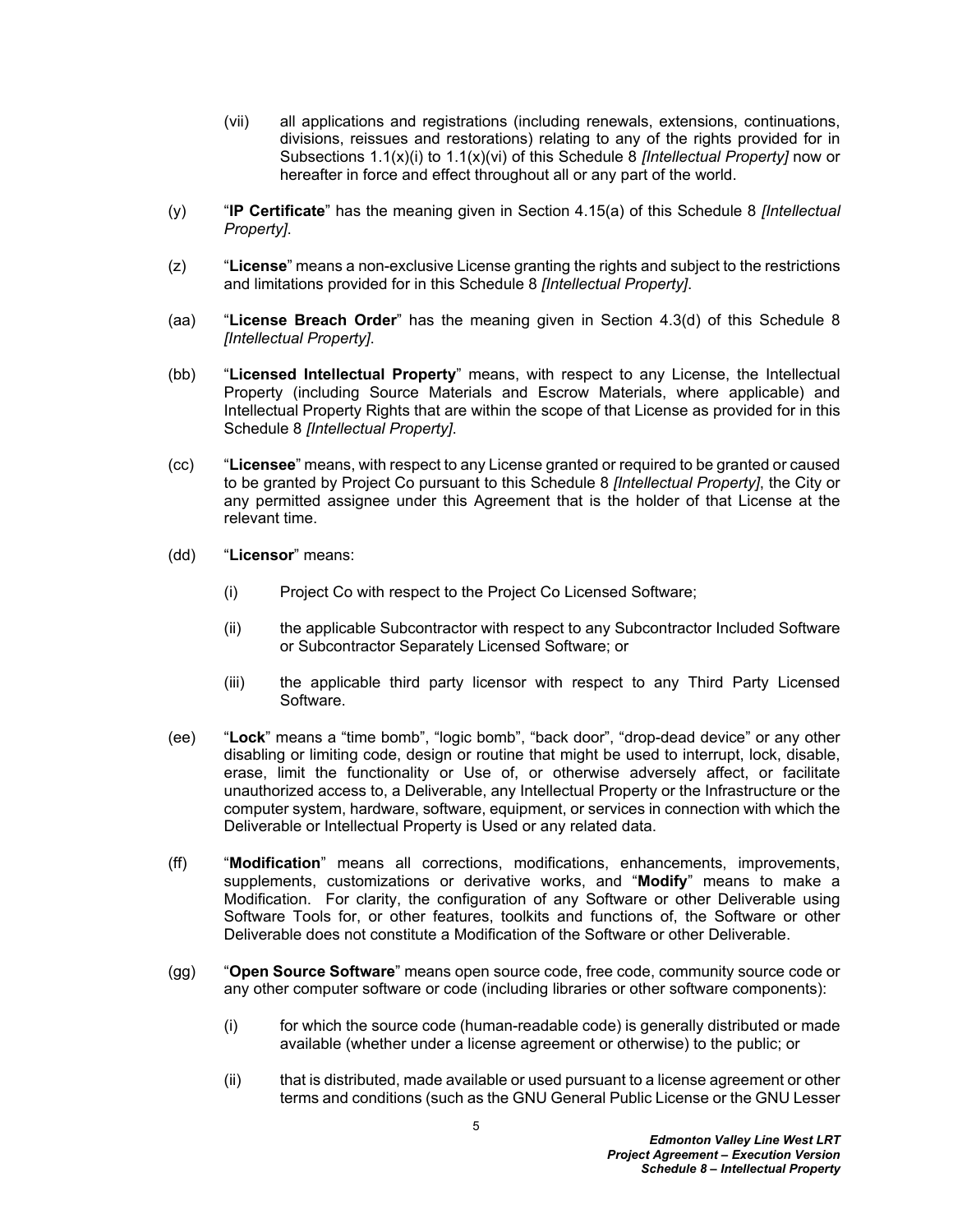General Public License) that requires Project Co, the City or any other Person to make available or disclose any Intellectual Property, including computer software or code or derivative works, whether in source code or object code format, to any other Person or to license or waive any rights (including Intellectual Property Rights) in, to or associated with the computer software or any other Intellectual Property, computer software or code or any Modification, or any related Intellectual Property Rights.

- (hh) "**Ownership**" means, with respect to any Intellectual Property, ownership of all right, title and interest in and to that Intellectual Property and all Intellectual Property Rights therein, and "**Own**", "**Owned**" and "**Owner**" will have corresponding meanings.
- (ii) "**Permitted Combination**" means, with respect to any Intellectual Property, any combination of that Intellectual Property with any other Intellectual Property that is contemplated or permitted by the documentation or specifications for the first Intellectual Property or that is contemplated or permitted by this Agreement, including the Project Requirements.
- (jj) "**Permitted Purposes**" means:
	- (i) during the Term, exercise of the City's rights and performance of the City's obligations under the Agreement;
	- (ii) during the Term, any activity, undertaking or operation within the Project Work, including Design and Construction of the Infrastructure;
	- (iii) both during and after the Term, any Equivalent Activity in relation to the Infrastructure;
	- (iv) both during and after the Term, any operation and maintenance of the Infrastructure and any expansion or extension of the Infrastructure, including any System Enhancement, and any operation and maintenance of the Valley Line LRT Stage 1 and any expansion or extension of the Valley Line LRT Stage 1;
	- (v) both during and after the Term, the interface and interoperation of the Infrastructure with any other light rail project undertaken by or on behalf of the City, including any expansion or extension of the Infrastructure, including any System Enhancement, the Valley Line LRT Stage 1 and any expansion or extension of the Valley Line LRT Stage 1;
	- (vi) both during and after the Term, the interface and interoperation of the Infrastructure and any expansion or extension of the Infrastructure, including any System Enhancement, with any computer systems, other systems, software and databases of the City, the Operator or other third party;
	- (vii) both during and after the Term, the interface and interoperation of the Valley Line LRT Stage 1 and any expansion or extension of the Valley Line LRT Stage 1 with the Infrastructure and any expansion of the Infrastructure, including any System Enhancement; and
	- (viii) both during and after the Term, so long as the Licensee is the City, any other Governmental Authority or the Operator:
		- (A) the provision of governmental services and the conduct of operations, maintenance, refurbishment, repair, alteration, upgrade, replacement and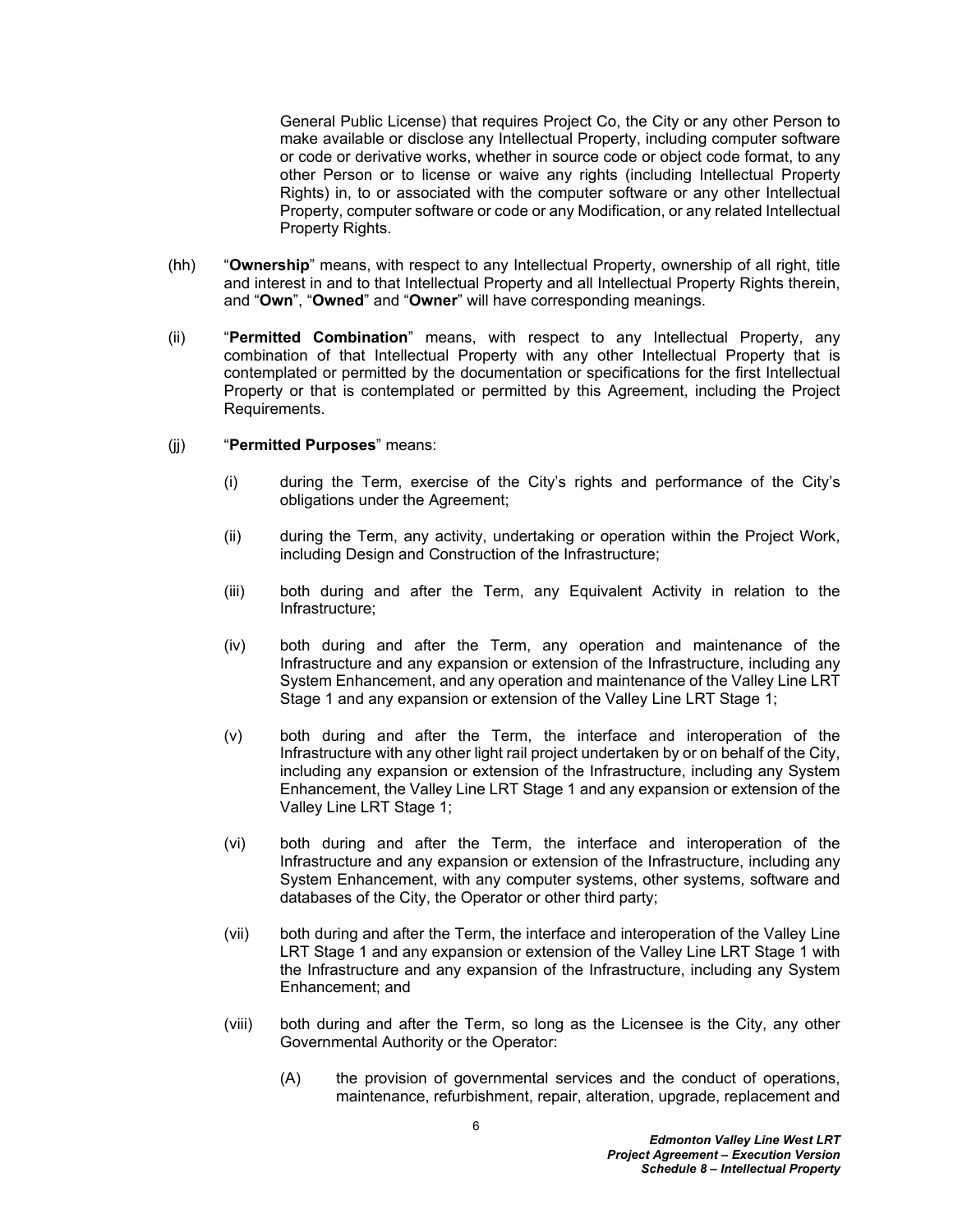other activities provided in connection or otherwise associated with the Infrastructure and the Lands by the City, the Operator or any Governmental Authority or any emergency service provider; and

- (B) the development of transportation standards, policies and procedures related to the Infrastructure.
- (kk) "**Personnel**" means:
	- (i) with respect to Project Co, Project Co Personnel;
	- (ii) with respect to the City, City Personnel; and
	- (iii) with respect to any Subcontractor, its Subcontractor Personnel.
- (ll) "**Project Co Embedded Software**" means computer software that is Owned by Project Co and that is included, embedded or otherwise incorporated into the Infrastructure.

#### <span id="page-8-0"></span>(mm) "**Project Co Intellectual Property**" means:

- (i) Intellectual Property that is:
	- (A) Owned by Project Co prior to the Effective Date; or
	- (B) created, developed or acquired by Project Co or any Project Co Personnel during the Term but outside the Project Work and that is Owned by Project Co;
- (ii) the Project Co Licensed Software (including the Source Materials for the Project Co Licensed Software);
- (iii) the Project Co Embedded Software (including the Source Materials for the Project Co Embedded Software);
- (iv) Technical Documentation for any of the Intellectual Property listed in the other clauses of Subsection [1.1\(mm\)](#page-8-0) of this Schedule 8 *[Intellectual Property]* or for any Infrastructure supplied by Project Co;
- (v) the Project Intellectual Property;
- (vi) the Design Data, excluding any Design Data that is specified in a Change pursuant to Schedule 13 *[Changes]* or by separate agreement of the City and Project Co to be Owned by the City; and
- (vii) all Modifications to any of the foregoing, whether made by or on behalf of Project Co, the City or any Subcontractor alone, jointly with each other or with any other Person, but excluding Modifications described in Subsections [1.1\(d\)\(v\)](#page-2-5) and [1.1\(d\)\(vii\)](#page-3-3) of this Schedule 8 *[Intellectual Property]*.
- (nn) "**Project Co Licensed Software**" means any computer software that is Owned by Project Co, is not Project Co Embedded Software and is delivered, supplied or otherwise provided by Project Co under this Agreement as or as part of any Deliverable.
- (oo) "**Project Co Personnel**" means Persons acting on behalf of Project Co or employed, engaged or retained by Project Co in connection with the exercise of Project Co's rights or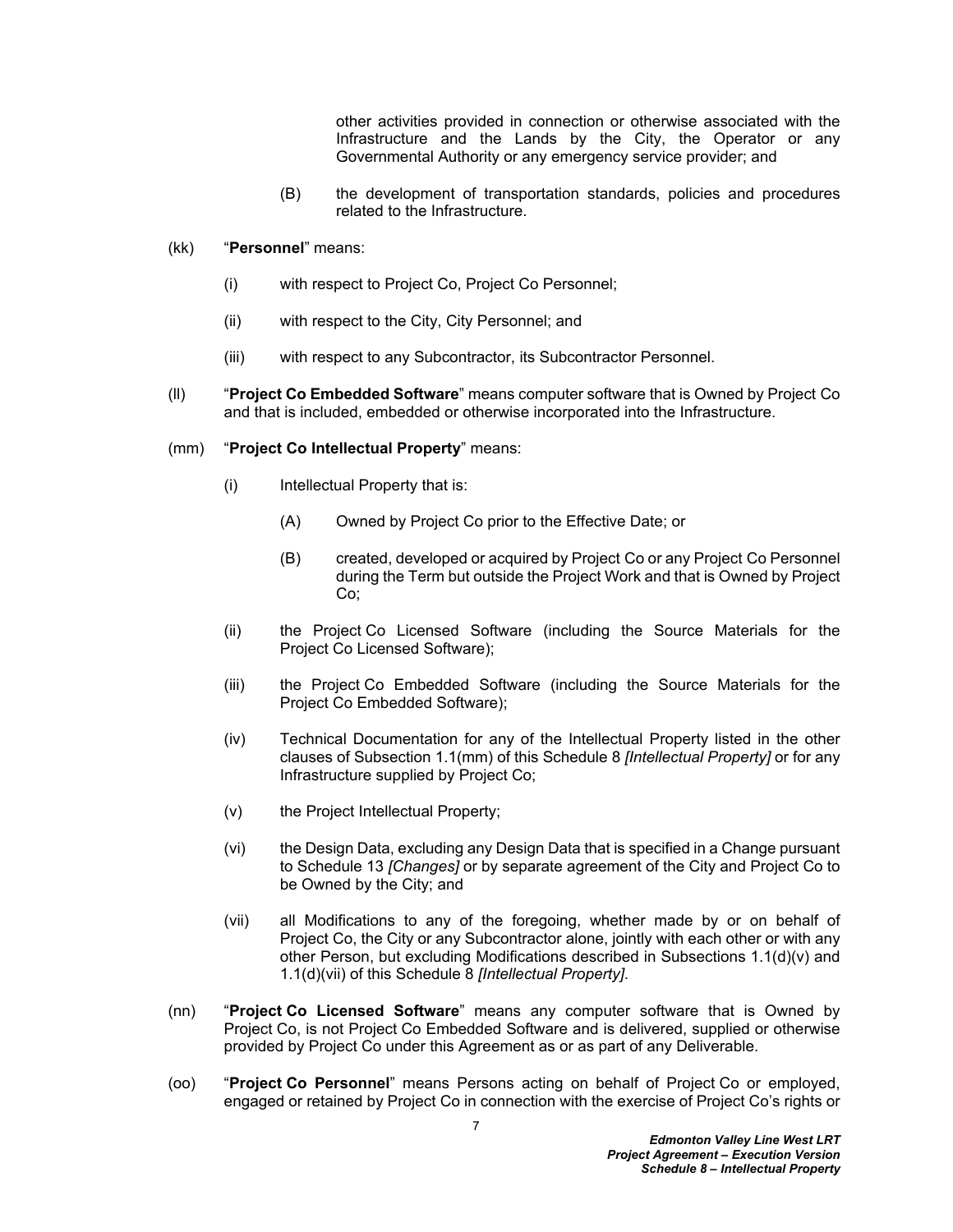the performance of Project Co's obligations under this Agreement, including Project Co's direct and indirect consultants, contractors and Subcontractors and the employees, officers, directors, volunteers and agents of Project Co and Project Co's direct and indirect consultants, contractors and Subcontractors.

- (pp) "**Project Contractor Intellectual Property**" means, with respect to each Project Contractor, the Subcontractor Intellectual Property of that Project Contractor.
- (qq) "**Project Intellectual Property**" means Intellectual Property that is created or developed, or Ownership of which is acquired, by Project Co, any Subcontractor or any Project Co Personnel or Subcontractor Personnel, whether alone or together with each other or any other Person, during the Term and within the Project Work, but excluding Software, Embedded Software, Escrow Materials, Design Data and Technical Documentation.
- (rr) "**Replacement Work**" has the meaning given in Section [4.8\(c\)](#page-28-1) of this Schedule 8 *[Intellectual Property]*.
- (ss) "**Software**" means any Project Co Licensed Software, Subcontractor Included Software, Subcontractor Separately Licensed Software and Third Party Licensed Software, but does not include Embedded Software.
- (tt) "**Software Maintenance and Support**" means, with respect to any Software, the software maintenance and support services for that Software that form part of Maintenance or that are provided separately under a software maintenance and support agreement with the Licensor of that Software.
- (uu) "**Software Tools**" means, with respect to any Software or Embedded Software, any routines, compilers, bootstraps, analyzers, monitors, toolkits and other software tools used by the licensor of the Software or Embedded Software in connection with the programming, compiling, maintenance, debugging, analysis, configuration, customization, verification or monitoring of the Software or Embedded Software;
- (vv) "**Source Materials**" means:
	- (i) with respect to any Software or Embedded Software:
		- (A) a complete source code version of the Software or Embedded Software, in machine-readable form which, when compiled, will produce the executable version of the Software or Embedded Software and in humanreadable form with annotations in the English language or another language acceptable to the City, acting reasonably, in both cases on a storage medium suitable for long term archival storage;
		- (B) a complete copy, in English or another language acceptable to the City, acting reasonably, in both electronic and paper form, suitable for long term archival storage, and appropriately labelled to describe the contents thereof, of all applicable documentation and other explanatory materials, including programmer's notes, technical or otherwise, for the Software or Embedded Software as may be required for a competent computer programmer possessing ordinary skills and experience, to further develop, maintain and operate the Software or Embedded Software without further recourse to the Escrow Materials Provider, which will include, to the extent the following items have been or are created for the Software or Embedded Software, general flow charts, input and output layouts, field descriptions, volumes and sort sequence, data dictionary, file layouts,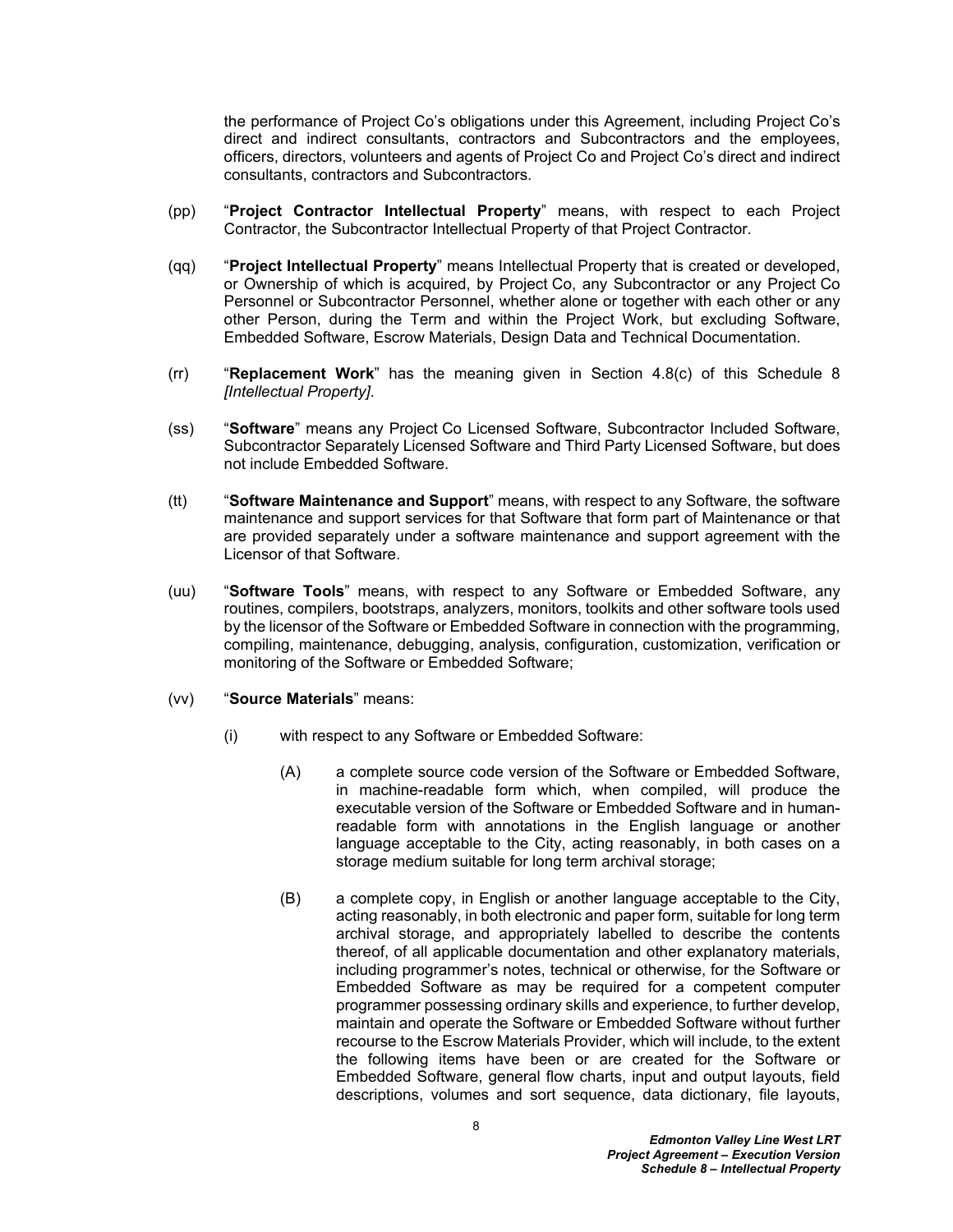processing requirements and calculation formulae, circuit diagrams and the details of all algorithms; and

- (C) all Software Tools for the Software or Embedded Software, to the extent not previously delivered with the Software or Embedded Software; and
- (ii) with respect to any Infrastructure, a complete copy, in English or another language acceptable to the City, acting reasonably, in both electronic and paper form, suitable for long term archival storage, and appropriately labelled to describe the contents thereof, of all applicable documentation and other explanatory materials for the Infrastructure as may be required for a Person skilled in the applicable technology other than the supplier of the Infrastructure to specify the performance of the Infrastructure or replacement parts thereof and to maintain and operate the Infrastructure without further recourse to the supplier, which will include, to the extent the following items have been or are created for the Infrastructure, pseudocode descriptions, flowcharts and state diagrams.
- (ww) "**Subcontractor Embedded Software**" means computer software that is Owned by a Subcontractor and that is fixedly embedded (such as in a computer chip) in the Infrastructure.
- <span id="page-10-0"></span>(xx) "**Subcontractor Included Software**" means any computer software that is Owned by a Subcontractor, is not Subcontractor Embedded Software or Subcontractor Separately Licensed Software, and is delivered, supplied or otherwise provided by the Subcontractor under its Subcontract as or as part of any Deliverable.
- (yy) "**Subcontractor Intellectual Property**" means, with respect to each Subcontractor:
	- (i) Intellectual Property that is:
		- (A) Owned by the Subcontractor prior to the Effective Date; or
		- (B) created, developed or acquired by that Subcontractor during the Term but outside the Project Work and that is Owned by the Subcontractor;
	- (ii) the Subcontractor Included Software (including the Source Materials for the Subcontractor Included Software);
	- (iii) the Subcontractor Embedded Software (including the Source Materials for the Subcontractor Embedded Software);
	- (iv) the Subcontractor Separately Licensed Software (including the Source Materials for the Subcontractor Separately Licensed Software);
	- (v) Technical Documentation for any of the Intellectual Property listed in the other clauses of Subsection [1.1\(xx\)](#page-10-0) of this Schedule 8 *[Intellectual Property]* or for any Infrastructure supplied by the Subcontractor; and
	- (vi) all Modifications to any of the foregoing, whether made by or on behalf of Project Co, the City or any Subcontractor alone, jointly with each other or with any other Person, but excluding Modifications described in Subsections [1.1\(d\)\(vi\)](#page-3-4) and [1.1\(d\)\(vii\)](#page-3-3) of this Schedule 8 *[Intellectual Property]*.
- (zz) "**Subcontractor Personnel**" means, with respect to any Subcontractor, Persons acting on behalf of that Subcontractor or employed, engaged or retained by that Subcontractor in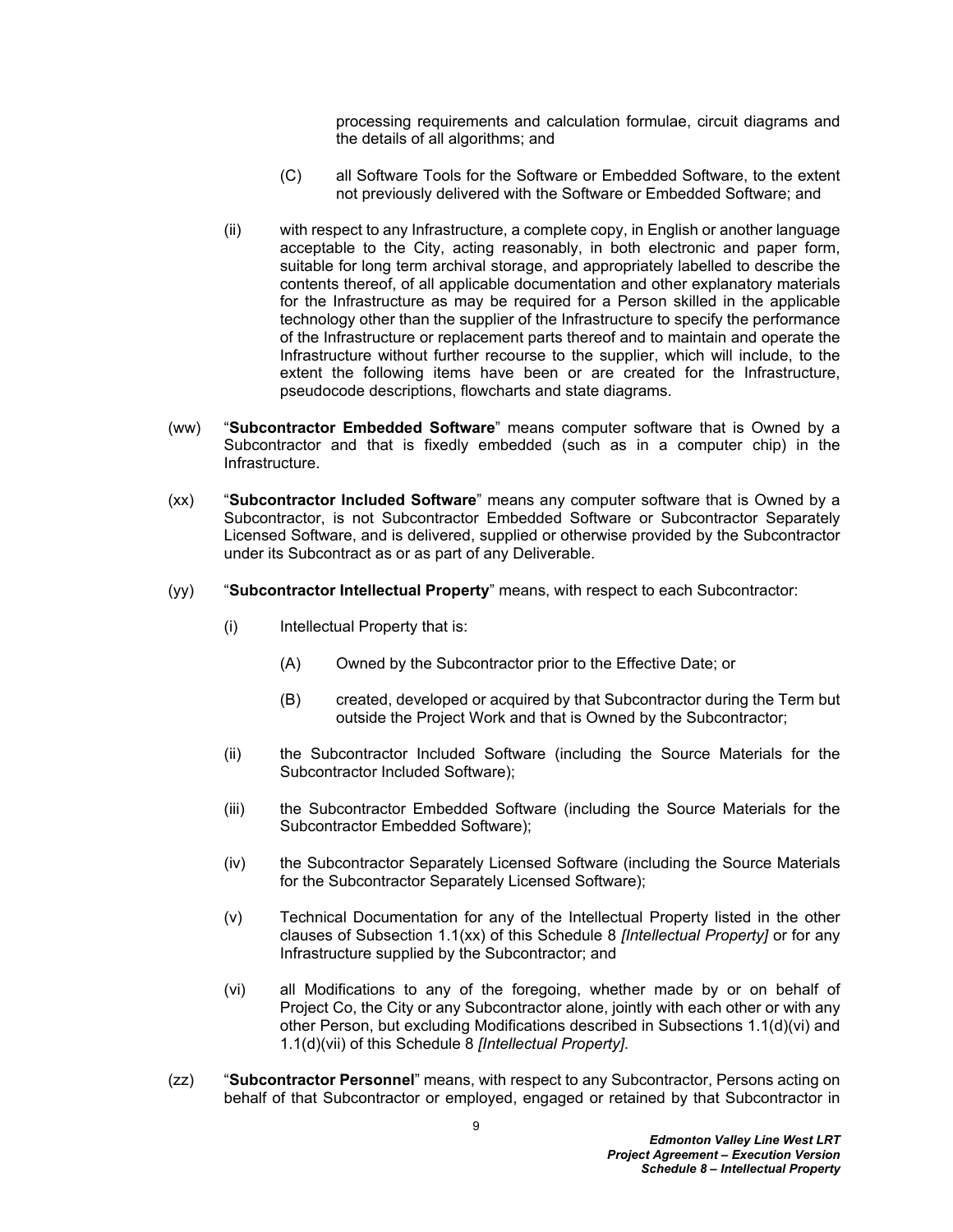connection with the exercise of that Subcontractor's rights or the performance of that Subcontractor's obligations under its Subcontract, including that Subcontractor's direct and indirect consultants, contractors and subcontractors and the employees, officers, directors, volunteers and agents of that Subcontractor and that Subcontractor's direct and indirect consultants, contractors and subcontractors.

- (aaa) "**Subcontractor Separately Licensed Software**" means any computer software, including Subcontractor Embedded Software, that is:
	- (i) Owned by a Subcontractor;
	- (ii) a Deliverable or embedded, included or otherwise included in a Deliverable; and
	- (iii) licensed to the City pursuant to a license agreement that is specific to the computer software and which has been approved by the City in accordance with Subsection [4.4\(b\)](#page-23-1) *[Licenses with Subcontractors]* of this Schedule 8 *[Intellectual Property]*.
- (bbb) "**System Enhancement**" means any expansion or extension of or Modification to the Infrastructure.
- (ccc) "**Technical Documentation**" means technical documentation and information relating to any Infrastructure supplied or Intellectual Property licensed under this Agreement or any Subcontract, including software documentation, user and operating manuals, maintenance and repair manuals, parts lists and other materials relevant to the use, operation, maintenance or repair of the Infrastructure or Intellectual Property.
- (ddd) "**Third Party Embedded Software**" means computer software that is not Owned by the City, Project Co or a Subcontractor and that is included, embedded or otherwise incorporated into the Infrastructure.
- (eee) "**Third Party Intellectual Property**" means Intellectual Property Owned by a Person other than the City, Project Co or a Subcontractor.
- (fff) "**Third Party Licensed Software**" means any computer software that is not Owned by the City, Project Co or a Subcontractor, and is not Third Party Embedded Software.
- (ggg) "**Undisclosed Functionality**" means a functionality (including the capability to automatically communicate with or transmit data to any person or computer system) that is not expressly required by this Agreement or otherwise expressly agreed to by the City.
- (hhh) "**Use**" means, with respect to any Intellectual Property, to do any and all things with that Intellectual Property that the Owner of that Intellectual Property and the Intellectual Property Rights therein could do, including to load, transmit, access, execute, use, store, display, copy, reproduce, adapt, configure, translate, distribute, incorporate into other materials, including into procurement documentation, practice, construct, manufacture, make and have made, but (i) specifically excluding the right to Modify, (ii) specifically excluding the right to file for any patent, copyright or other Intellectual Property Right in respect of such Intellectual Property, and (iii) subject to any limitations in the provisions of this Schedule 8 *[Intellectual Property]* pursuant to which a License is granted.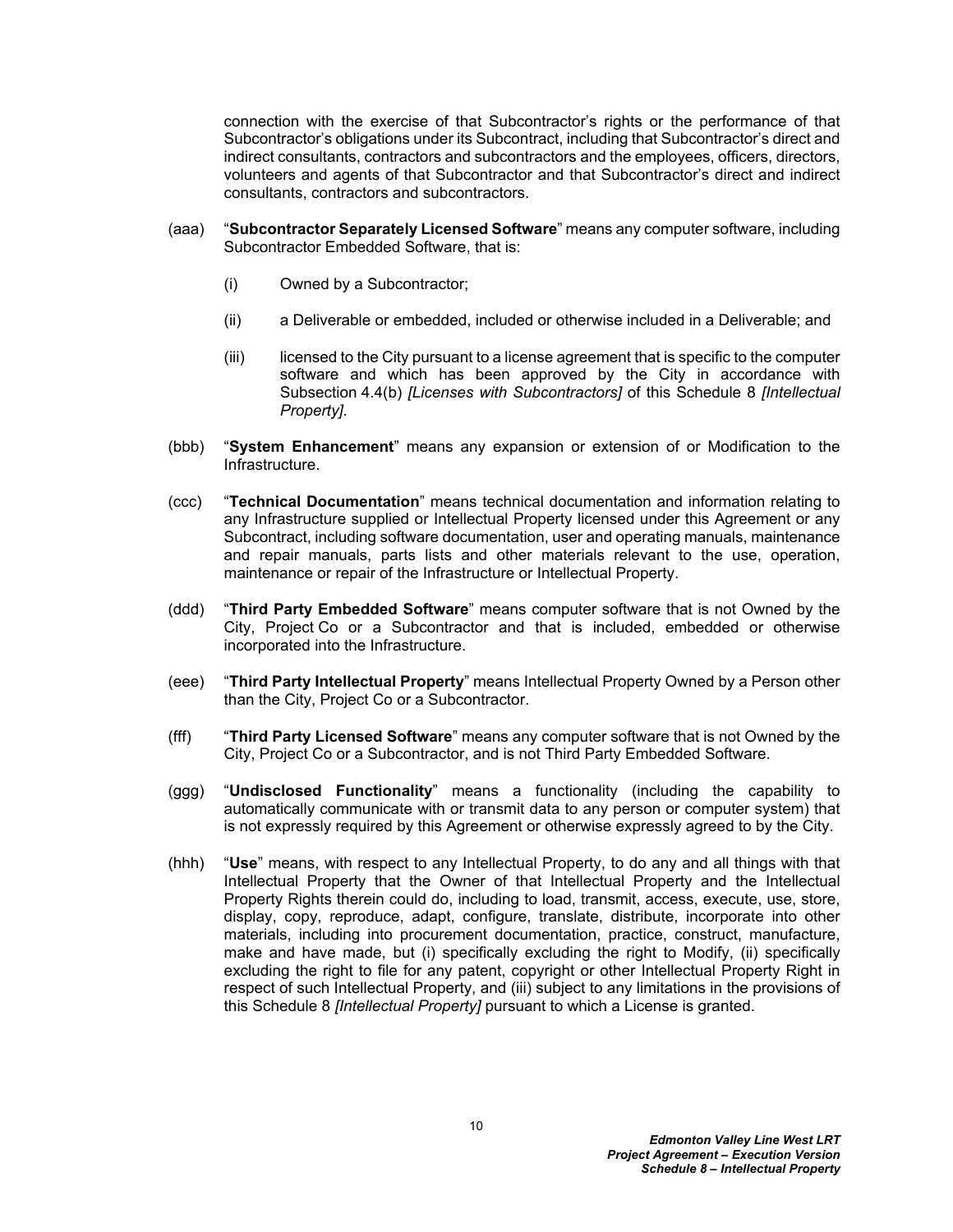## <span id="page-12-0"></span>**1.2 Other**

A reference in this Schedule 8 *[Intellectual Property]* to a Section or Subsection number is to the Section or Subsection bearing that number in this Schedule 8 *[Intellectual Property]*, unless expressly stated otherwise.

## <span id="page-12-1"></span>**1.3 Subcontractor**

For the purposes of this Schedule 8 *[Intellectual Property]*, the use of "Subcontractor" or "Subcontractors" will be deemed to include Subcontractors and the Project Contractors.

## <span id="page-12-2"></span>**2. SUMMARY OF OWNERSHIP AND LICENSES**

### <span id="page-12-3"></span>**2.1 Summary Table**

The following is a summary of the Ownership and Licenses granted in respect of each category of Intellectual Property referred to in this Schedule 8 *[Intellectual Property]*.

| <b>IP Category</b>                                                                                                                                                                         | <b>City</b>                                                                                                                                                                                                                                                                      | <b>Project Co</b>                            | <b>Subcontractor</b>                                                                      |
|--------------------------------------------------------------------------------------------------------------------------------------------------------------------------------------------|----------------------------------------------------------------------------------------------------------------------------------------------------------------------------------------------------------------------------------------------------------------------------------|----------------------------------------------|-------------------------------------------------------------------------------------------|
| <b>City Intellectual Property</b>                                                                                                                                                          | Ownership                                                                                                                                                                                                                                                                        | License to Use and<br>Modify for the Project | License to Use and<br>Modify for the Project                                              |
| Project Co Intellectual<br>Property (including<br>Project Co Licensed<br>Software and Source<br>Materials therefor, but<br>excluding Project Co<br>Embedded Software)                      | License to Use for the<br>Infrastructure<br>License to Modify to the<br>extent Source Materials<br>are provided in the<br>Deliverable, not required<br>or released from escrow<br>License to Reverse<br>Engineer                                                                 | Ownership                                    | License to Use and<br>Modify for the Project (if<br>required for<br>Subcontractor's work) |
| Project Co Embedded<br>Software and Source<br>Materials therefor                                                                                                                           | License to Use for the<br>Infrastructure in which it<br>is embedded<br>License to Modify to the<br>extent Source Materials<br>are provided in the<br>Deliverable, not required<br>or released from escrow<br>License to Reverse<br>Engineer                                      | Ownership                                    | License to Use for the<br>Project (if required for<br>Subcontractor's work)               |
| Subcontractor<br><b>Intellectual Property</b><br>(including Subcontractor<br>Included Software and<br>the Source Materials<br>therefor, but excluding<br>items listed separately<br>below) | License to Use for the<br>Infrastructure<br>License to Modify to the<br>extent Source Materials<br>are provided in the<br>Deliverable, not required<br>or released from escrow<br>License to Reverse<br>Engineer if licensing<br>Subcontractor is a<br><b>Project Contractor</b> | License to Use and<br>Modify for the Project | Ownership                                                                                 |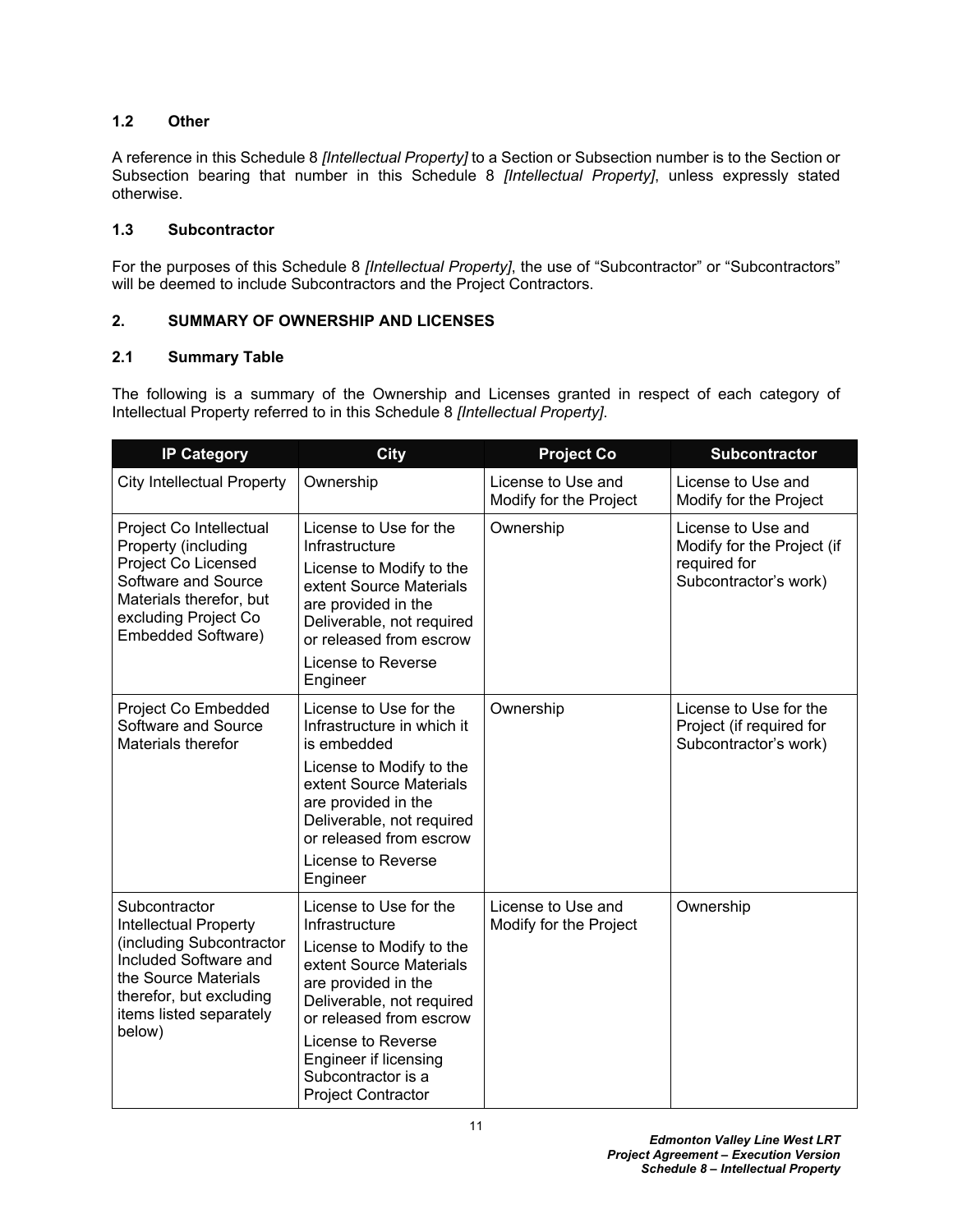| Subcontractor<br><b>Embedded Software and</b><br>Source Materials therefor | License to Use for the<br>Infrastructure in which it<br>is embedded<br>License to Modify to the<br>extent Source Materials<br>are provided in the<br>Deliverable, not required<br>or released from escrow<br>License to Reverse<br>Engineer if licensing<br>Subcontractor is a<br><b>Project Contractor</b> | License to Use and<br>Modify for the Project                                                 | Ownership                                                                                    |
|----------------------------------------------------------------------------|-------------------------------------------------------------------------------------------------------------------------------------------------------------------------------------------------------------------------------------------------------------------------------------------------------------|----------------------------------------------------------------------------------------------|----------------------------------------------------------------------------------------------|
| Subcontractor<br>Separately Licensed<br>Software                           | License to Use for the<br>Infrastructure as per the<br>applicable license<br>agreement                                                                                                                                                                                                                      | License to Use for the<br>Project as per the<br>applicable license<br>agreement              | Ownership                                                                                    |
| Source Materials for<br>Subcontractor<br>Separately Licensed<br>Software   | License to Use and<br>Modify for the<br>Infrastructure upon<br>release from escrow<br>License to Reverse<br>Engineer if licensing<br>Subcontractor is a<br><b>Project Contractor</b>                                                                                                                        | Not applicable                                                                               | Ownership                                                                                    |
| Project Intellectual<br>Property                                           | License to Use for the<br>Infrastructure<br>License to Modify to the<br>extent Source Materials<br>are provided in the<br>Deliverable, not required<br>or released from escrow<br>License to Reverse<br>Engineer                                                                                            | Ownership                                                                                    | License to Use and<br>Modify for the Project (if<br>required for<br>Subcontractor's work)    |
| Design Data                                                                | Unless otherwise<br>agreed, License to Use<br>and Modify for the<br>Infrastructure                                                                                                                                                                                                                          | Unless otherwise<br>agreed, Ownership                                                        | License to Use and<br>Modify for the Project (if<br>required for<br>Subcontractor's work)    |
| <b>Third Party Intellectual</b><br>Property                                | Subject to third party<br>License agreement,<br>License to Use and<br>Modify for the<br>Infrastructure                                                                                                                                                                                                      | Subject to third party<br>License agreement,<br>License to Use and<br>Modify for the Project | Subject to third party<br>License agreement,<br>License to Use and<br>Modify for the Project |

## <span id="page-13-0"></span>**2.2 Conflicts**

In the event of any conflict between the summary table in Section [2.1](#page-12-3) *[Summary Table]* and any other provision of this Schedule 8 *[Intellectual Property]*, the latter provision will govern.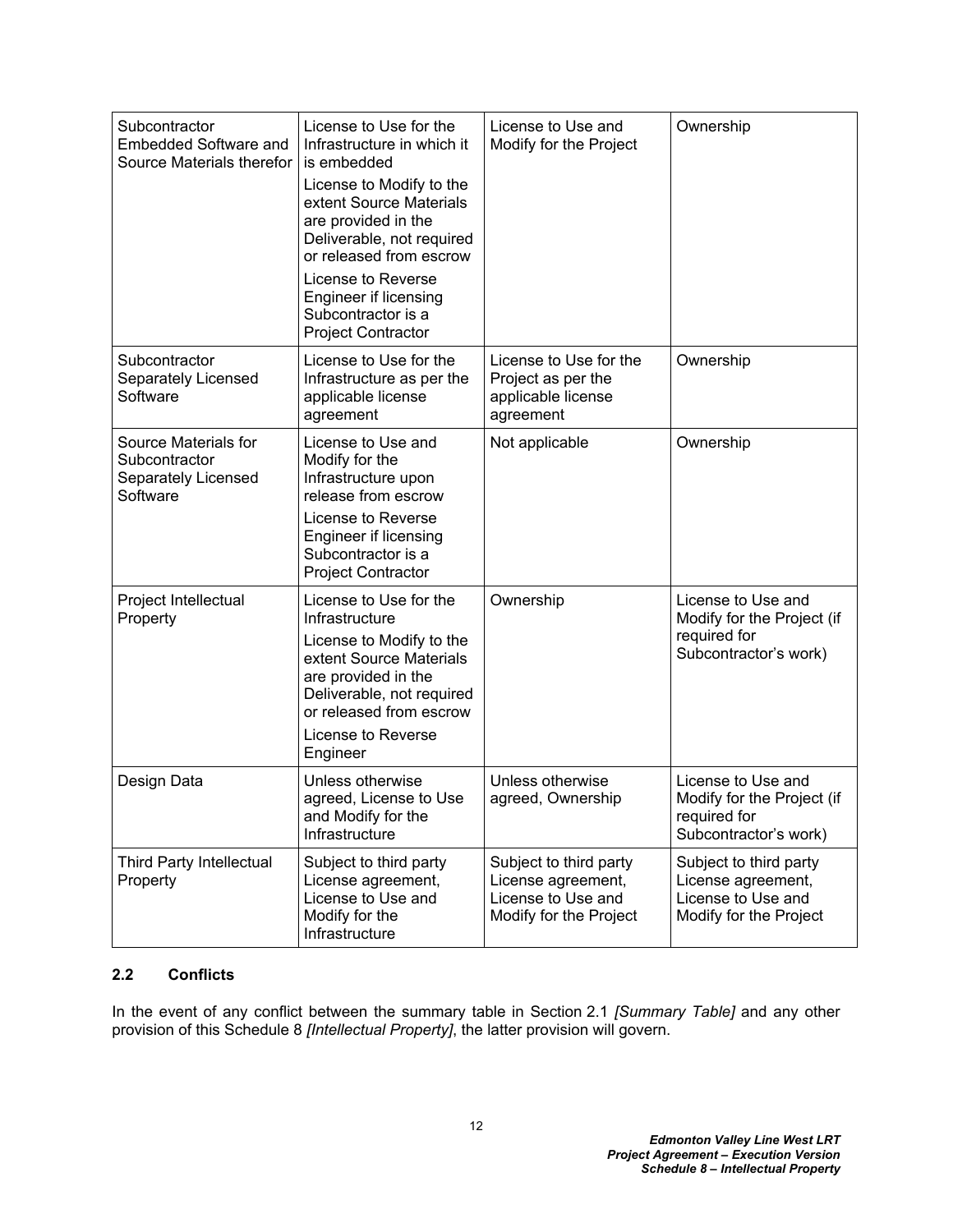## <span id="page-14-0"></span>**3. OWNERSHIP**

## <span id="page-14-1"></span>**3.1 Project Co**

Subject to this Schedule 8 *[Intellectual Property]*, as between the Parties, Project Co will be and remain the sole Owner of the Project Co Intellectual Property, provided that nothing in this Schedule 8 *[Intellectual Property]* will transfer to Project Co any Ownership of, or grant to Project Co any right in respect of, City Intellectual Property used in the creation or development of or that is embodied, incorporated, embedded, otherwise included or illustrated in any Project Co Intellectual Property, except for the Licenses granted under Section [4.1](#page-16-3) *[License by City to Project Co]* of this Schedule 8 *[Intellectual Property]*.

## <span id="page-14-2"></span>**3.2 City**

Subject to this Schedule 8 *[Intellectual Property]*, as between the Parties, the City will be and remain the sole Owner of the City Intellectual Property, provided that nothing in this Schedule 8 *[Intellectual Property]* will transfer to the City any Ownership of, or grant to the City any right in respect of, the Project Co Intellectual Property used in the creation or development of or that is embodied, incorporated, embedded, otherwise included or illustrated in any City Intellectual Property, except for the Licenses granted under Sections [4.2](#page-18-0) *[License by Project Co to the City]*, [4.3](#page-20-0) *[Additional City License Terms]*, [4.4](#page-23-0) *[Licenses with Subcontractors], [4.7](#page-25-1) [Escrow Agreements]* and [4.8](#page-28-0) *[Reverse Engineering License]* of this Schedule 8 *[Intellectual Property]*.

### <span id="page-14-3"></span>**3.3 Subcontractor**

Subject to this Schedule 8 *[Intellectual Property]*, as between the City and Project Co, but subject to any agreement to the contrary between Project Co and any Subcontractor, each Subcontractor will be and remain the sole Owner of its Subcontractor Intellectual Property.

### <span id="page-14-4"></span>**3.4 Assignments**

- <span id="page-14-5"></span>(a) If, notwithstanding Sections [3.1](#page-14-1) *[Project Co]*, [3.2](#page-14-2) *[City]* or [3.3](#page-14-3) *[Subcontractor]* of this Schedule 8 *[Intellectual Property]*, either Party (the "**Assignor**") retains, acquires or owns any right, title or interest, including any Intellectual Property Rights, in or to anything that is to be Owned by another Person (the "**Assignee**") pursuant to Sections [3.1](#page-14-1) *[Project Co]*, [3.2](#page-14-2) *[City]* or [3.3](#page-14-3) *[Subcontractor]* of this Schedule 8 *[Intellectual Property]*, as applicable, (the "**Assigned Intellectual Property**"), then the Assignor will irrevocably and unconditionally assign, and for no further consideration and without any further act or formality does hereby irrevocably and unconditionally assign, to the Assignee all of the Assignor's worldwide right, title and interest in and to the Assigned Intellectual Property, including all Intellectual Property Rights therein, free and clear of all liens, claims, charges or encumbrances, but subject to any Licenses granted or required to be granted by the Assignee to the Assignor pursuant to this Schedule 8 *[Intellectual Property]*.
- <span id="page-14-6"></span>(b) If and to the extent that the assignment pursuant to Subsection [3.4\(a\)](#page-14-5) of this Schedule 8 *[Intellectual Property]* is not effective on the date hereof or on any future date, either generally or pursuant to the laws of any jurisdiction, then any and all right, title and interest, including Intellectual Property Rights, in and to the Assigned Intellectual Property that is retained, acquired or Owned by the Assignor (collectively, the "**Held Rights**") will be held by the Assignor for the exclusive benefit and use of the Assignee, except for any Licenses granted or required to be granted by the Assignee to the Assignor pursuant to this Schedule 8 *[Intellectual Property]*, and the Assignor will execute and deliver to the Assignee all transfers, assignments, documents and instruments as may be necessary to irrevocably and unconditionally transfer and assign to the Assignee the Held Rights, free and clear of all liens, claims, charges or encumbrances, promptly upon receipt of such transfers, assignments, documents and instruments from the Assignee, and will otherwise cooperate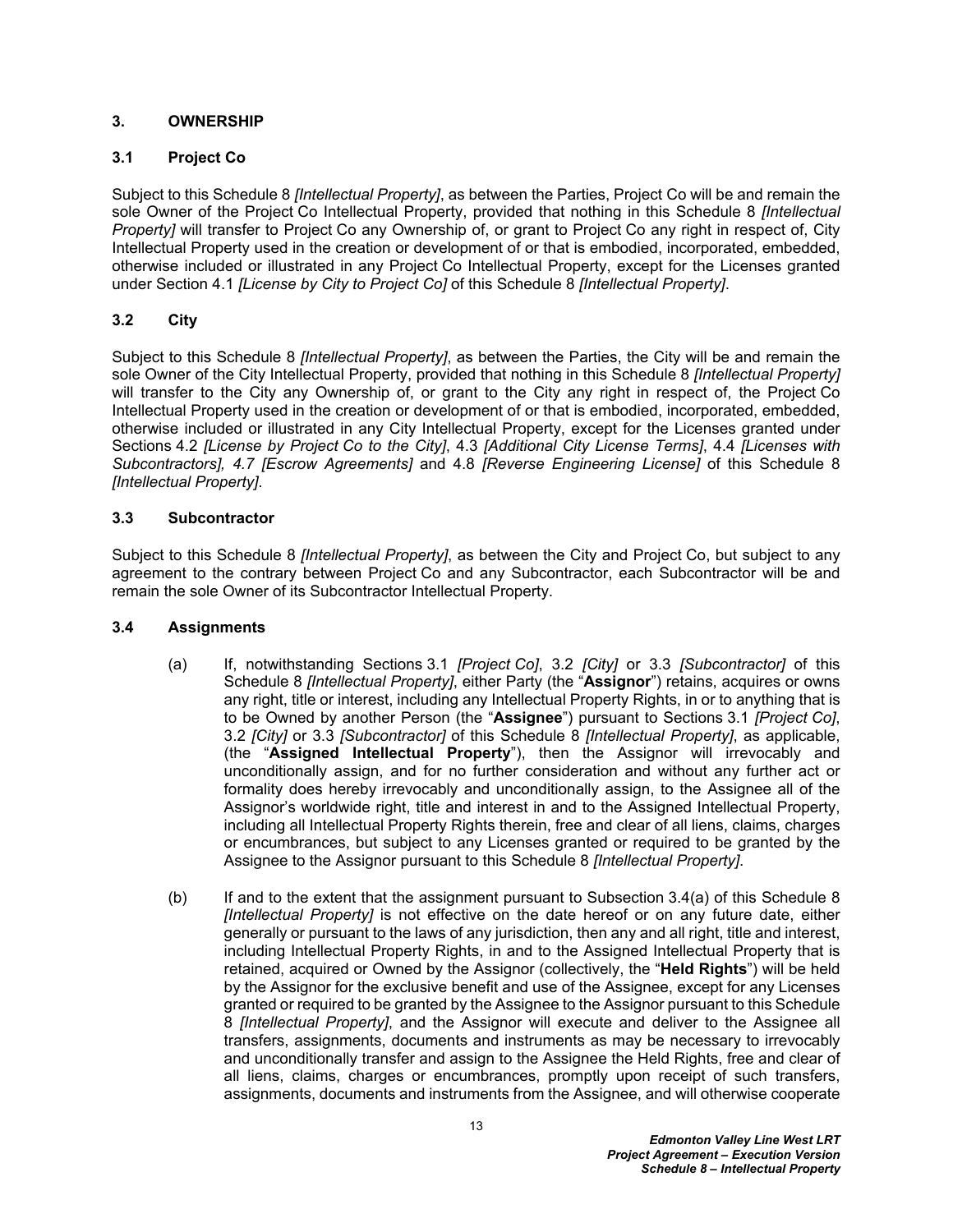with the Assignee to give effect to, record and register the Assignee's Ownership of the Held Rights.

- (c) Project Co will include in each Subcontract provisions equivalent to Subsections [3.4\(a\)](#page-14-5) and [3.4\(b\)](#page-14-6) of this Schedule 8 *[Intellectual Property]* with respect to Design Data and any Modifications thereto, and will enforce those provisions against each Subcontractor to the extent necessary to ensure that the City remains at all times the sole Owner of all Design Data agreed to be Owned by the City and any Modifications thereto. Project Co will include in each Subcontract a provision making the City an express third party beneficiary of the provisions in the Subcontract that are equivalent to Subsections [3.4\(a\)](#page-14-5) and [3.4\(b\)](#page-14-6) of this Schedule 8 *[Intellectual Property]* in respect of Design Data and Modifications thereto, with the right to enforce those provisions against the Subcontractor.
- <span id="page-15-2"></span>(d) Project Co will use reasonable efforts to include in each Subcontract provisions equivalent to Subsections [3.4\(a\)](#page-14-5) and [3.4\(b\)](#page-14-6) of this Schedule 8 *[Intellectual Property]* with respect to City Intellectual Property (excluding Design Data) and any Modifications thereto, and will enforce those provisions against each Subcontractor to the extent included in the relevant Subcontract and to the extent necessary to ensure that the City remains at all times the sole Owner of all City Intellectual Property (excluding Design Data) and any Modifications thereto. Project Co will include in each Subcontract a provision making the City an express third party beneficiary of the provisions in the Subcontract that are equivalent to Subsections [3.4\(a\)](#page-14-5) and [3.4\(b\)](#page-14-6) of this Schedule 8 *[Intellectual Property]* in respect of City Intellectual Property (excluding Design Data) and Modifications thereto, with the right to enforce those provisions against the Subcontractor. If the Subcontract for any Subcontractor does not include the provisions specified in this Subsection [3.4\(d\)](#page-15-2) of this Schedule 8 *[Intellectual Property]*, then notwithstanding Subsection [4.1\(b\)](#page-16-4) of this Schedule 8 *[Intellectual Property]*, Project Co will not permit that Subcontractor or any of its Subcontractor Personnel to Modify City Intellectual Property.

### <span id="page-15-0"></span>**3.5 Personnel**

The City and Project Co will, and Project Co will include in each Subcontract an obligation of each Subcontractor to, ensure that their respective Personnel will by duly executed written agreement or by operation of law, irrevocably and unconditionally:

- <span id="page-15-3"></span>(a) sell, assign and transfer to the party by which each Personnel is employed or engaged all right, title and interest, including all Intellectual Property Rights, that the Personnel may have in or to any and all Intellectual Property referred to in this Schedule 8 *[Intellectual Property]* and all Modifications thereto, such that the agreements as to Ownership of Intellectual Property pursuant to Sections [3.1](#page-14-1) *[Project Co]*, [3.2](#page-14-2) *[City]* and [3.3](#page-14-3)  *[Subcontractor]* of this Schedule 8 *[Intellectual Property]* and the assignments by each of the City and Project Co pursuant to Section [3.4](#page-14-4) *[Assignments]* of this Schedule 8 *[Intellectual Property]*, and by each Subcontractor pursuant to its Subcontract, include all right, title and interest, including all Intellectual Property Rights, of its Personnel; and
- (b) waive all non-transferable rights, including moral rights, to the extent permissible under the governing law, that each Personnel has or may have in any Intellectual Property assigned by the Personnel pursuant to Subsection [3.5\(a\)](#page-15-3) of this Schedule 8 *[Intellectual Property]* in favour of the assignee and its successors, assigns and licensees, including the City.

### <span id="page-15-1"></span>**3.6 Residuals**

Notwithstanding any other provision of this Agreement to the contrary, Project Co and each Subcontractor and their respective Personnel will be free to use and employ their general skills, know-how and expertise,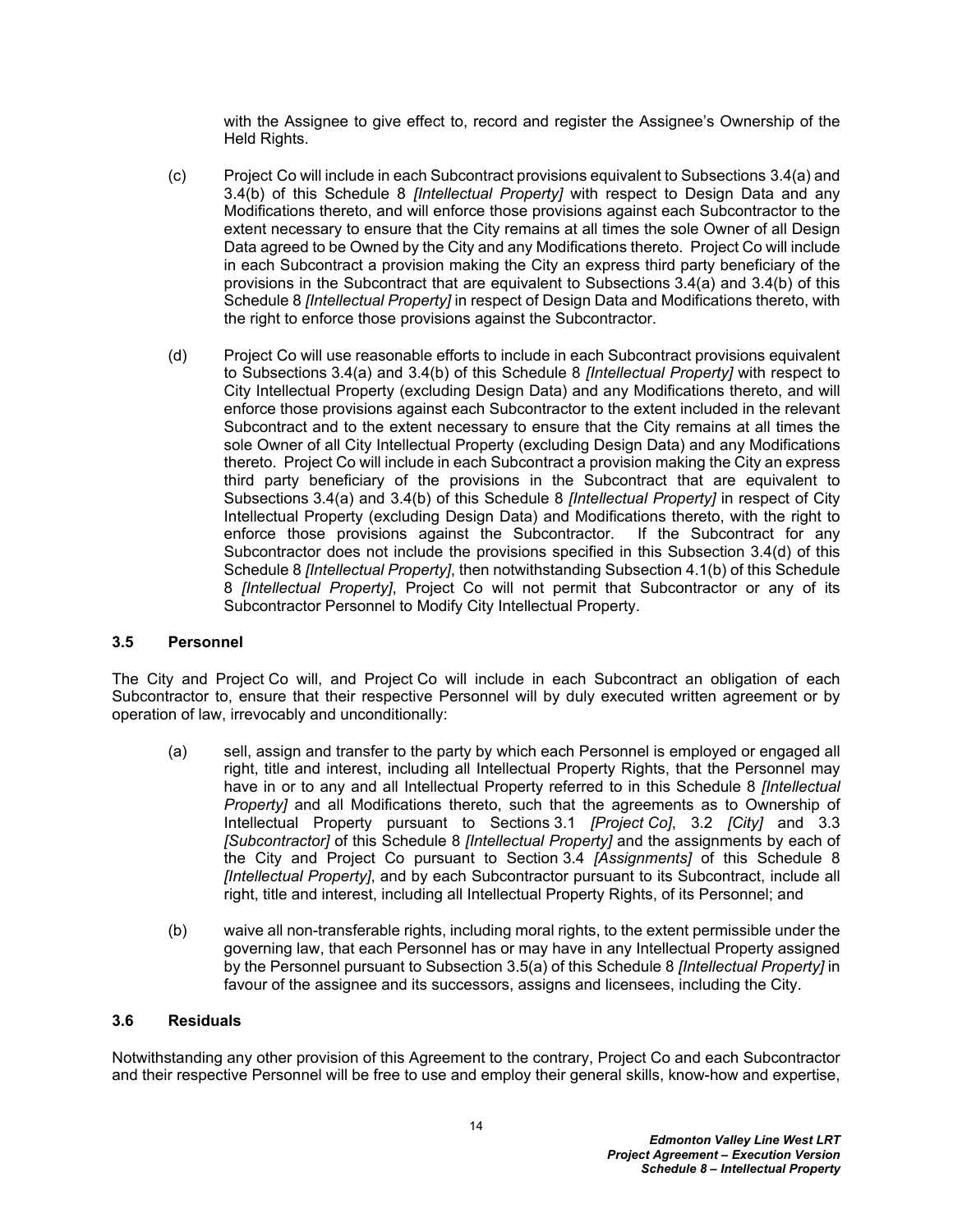and to use, disclose and employ any generalized ideas, concepts, know-how, methods, techniques or skills gained or learned during the course of the Project and any services performed hereunder, provided that:

- (a) Project Co and each Subcontractor will, and will require their respective Personnel to, not disclose or use the City's Confidential Information except as expressly permitted pursuant to the terms of this Agreement; and
- (b) nothing in this Section [3.6](#page-15-1) of this Schedule 8 *[Intellectual Property]* will be deemed to grant to Project Co, any Subcontractor, any Project Co Personnel or Subcontractor Personnel or any other Person any right or license in respect of any City Intellectual Property or any Intellectual Property Rights therein, other than the limited right or license granted herein, if any.

## <span id="page-16-0"></span>**3.7 Ownership of Tangible Deliverables**

The City will own, and Project Co will transfer or cause to be transferred to the City, ownership of all right, title and interest in and to all Deliverables, provided that ownership of a Deliverable does not constitute ownership of any Intellectual Property embodied, embedded or otherwise included in the Deliverable or any Intellectual Property Rights in the Deliverable, all of which will be governed by the provisions of Sections [3.1](#page-14-1) *[Project Co]*, [3.2](#page-14-2) *[City]*, [3.3](#page-14-3) *[Subcontractor]* and [3.4](#page-14-4) *[Assignments]* of this Schedule 8 *[Intellectual Property]*  and subject to the licenses in Section [4](#page-16-2) *[Licenses]* of this Schedule 8 *[Intellectual Property]*.

### <span id="page-16-1"></span>**3.8 Use and Modification of Design Data**

Notwithstanding the Ownership by Project Co or the City of the Design Data, the City agrees that the City will not, nor will the City permit any other Person to, Use or Modify the Design Data other than for the Permitted Purposes, without the prior written consent of Project Co, which consent will not be unreasonably withheld or delayed.

### <span id="page-16-2"></span>**4. LICENSES**

### <span id="page-16-3"></span>**4.1 License by City to Project Co**

- <span id="page-16-5"></span>(a) Subject to Subsection [4.1\(g\)](#page-17-0) of this Schedule 8 *[Intellectual Property]*, the City hereby grants and agrees to grant to Project Co a royalty free, fully paid-up, limited License to Use and Modify City Intellectual Property for the sole purpose of and only to the extent necessary for the performance by Project Co of the Project Work and Project Co's obligations under this Agreement, including any warranty obligations thereunder.
- <span id="page-16-4"></span>(b) Subject to Subsections [3.4\(d\)](#page-15-2) and [4.1\(g\)](#page-17-0) of this Schedule 8 *[Intellectual Property]*, Project Co may sublicense its rights under the License granted in Subsection [4.1\(a\)](#page-16-5) of this Schedule 8 *[Intellectual Property]* to any Subcontractor for the sole purpose of and only to the extent necessary for the performance by that Subcontractor of the Subcontractor's obligations under its Subcontract, including any warranty obligations thereunder.
- (c) Except as provided in Subsection [4.1\(b\)](#page-16-4) of this Schedule 8 *[Intellectual Property]*, Project Co may not transfer, assign, sublicense or otherwise dispose of the License granted under Subsection [4.1\(a\)](#page-16-5) of this Schedule 8 *[Intellectual Property]* without the express prior written consent of the City, which consent may be given or refused by the City in its absolute and unfettered discretion.
- (d) Project Co may provide and disclose, and permit Subcontractors to provide and disclose, City Intellectual Property and all related information and documentation (including Confidential Information) to any of their respective Personnel involved in the performance of the Project Work, provided that Project Co and each Subcontractor will be responsible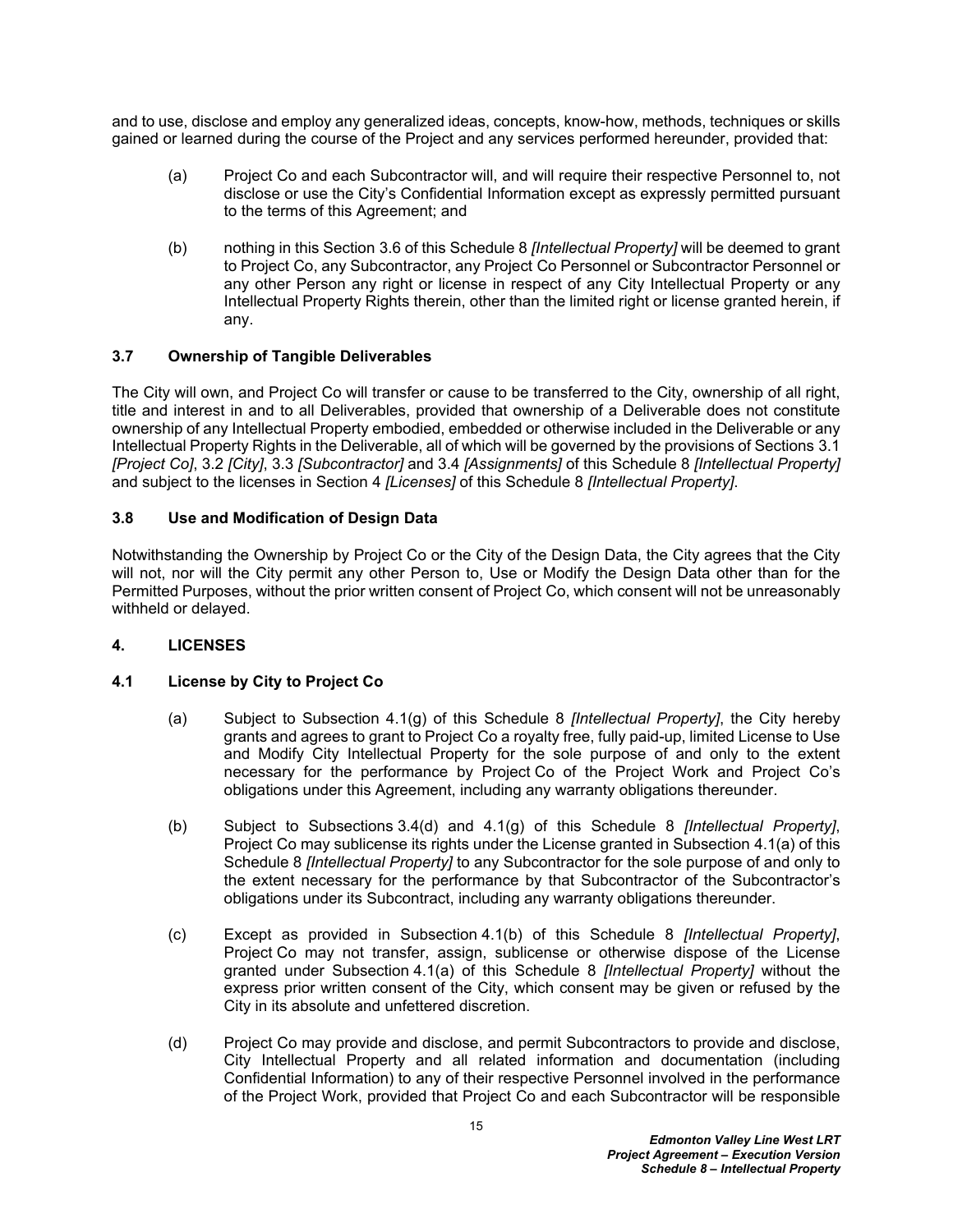for anything done or failed to be done by any of their respective Personnel or other Person to whom they provide and disclose City Intellectual Property, including a breach by any of their respective Personnel or other Person of Project Co's obligations of confidentiality in respect of any Confidential Information that is or is part of City Intellectual Property.

- <span id="page-17-1"></span>(e) Project Co may make, and permit Subcontractors to make, copies of City Intellectual Property as may be reasonably necessary for Use and Modification of the City Intellectual Property in accordance with the License granted pursuant to Subsection [4.1\(a\)](#page-16-5) and sublicenses granted pursuant to Subsection [4.1\(b\)](#page-16-4) of this Schedule 8 *[Intellectual Property]*. All copies of City Intellectual Property will be Owned by the City and licensed to Project Co and sublicensed to Subcontractors pursuant to Subsections [4.1\(a\)](#page-16-5) and [4.1\(b\)](#page-16-4)  of this Schedule 8 *[Intellectual Property]*. Except as permitted by Subsections [4.1\(a\)](#page-16-5) and [4.1\(b\)](#page-16-4) and this Subsection [4.1\(e\)](#page-17-1) of this Schedule 8 *[Intellectual Property]*, the licensee will not copy, Modify, disassemble, reverse engineer, decompile, translate or otherwise obtain or create the source code for any City Intellectual Property.
- (f) Project Co will not, and will require the Subcontractors to not, remove from any City Intellectual Property any markings or notices with respect to the ownership thereof, copyright therein or the confidentiality thereof.
- <span id="page-17-0"></span>(g) If any City Intellectual Property consists of or contains Third Party Intellectual Property, the rights granted to Project Co pursuant to Subsections [4.1\(a\)](#page-16-5) and [4.1\(b\)](#page-16-4) of this Schedule 8 *[Intellectual Property]* will be subject to the terms and conditions of the license agreement between the City and the licensor of the Third Party Intellectual Property. The City will provide to Project Co a copy of any applicable third party license agreement (which may be redacted as to financial and other terms not relevant to use of the Third Party Intellectual Property by Project Co and Subcontractors), or where prohibited from doing so by obligations of confidentiality to the third party licensor, a summary of the obligations, limitations and restrictions applicable to use of the Third Party Intellectual Property by Project Co and Subcontractors. Project Co will comply, and will require each Subcontractor to comply, with the terms and conditions of any applicable third party license agreement (as set out in the copy or summary of the third party license agreement provided by the City to Project Co) to the extent applicable to Project Co and the Subcontractor. If requested by the City, Project Co will, and will require any Subcontractor to, execute and deliver to the City and the third party licensor an agreement that includes reasonable terms for the protection of the confidentiality of the Third Party Intellectual Property and an acknowledgement of the third party licensor's ownership thereof. If Project Co or its Subcontractors are unable to, or will incur material additional costs in order to, comply with any applicable third party license agreement, or if Project Co or its Subcontractors refuse to enter into an agreement with the third party licensor on the terms contemplated in the preceding sentence, the Project Work will be altered through a Change pursuant to Schedule 13 *[Changes]* to permit Project Co and its Subcontractors to comply with the third party license agreement and to address the additional costs of compliance, or to exclude the use of the Third Party Intellectual Property that is licensed under the third party license agreement.
- (h) The License granted to Project Co under Subsection [4.1\(a\)](#page-16-5) of this Schedule 8 *[Intellectual Property]* will terminate upon the completion or termination of the Project Work, including Project Co's warranty obligations. Each sublicense granted by Project Co to a Subcontractor under Subsection [4.1\(b\)](#page-16-4) of this Schedule 8 *[Intellectual Property]* will terminate upon the completion or termination of the services being performed by the Subcontractor under the applicable Subcontract, including the Subcontractor's warranty obligations.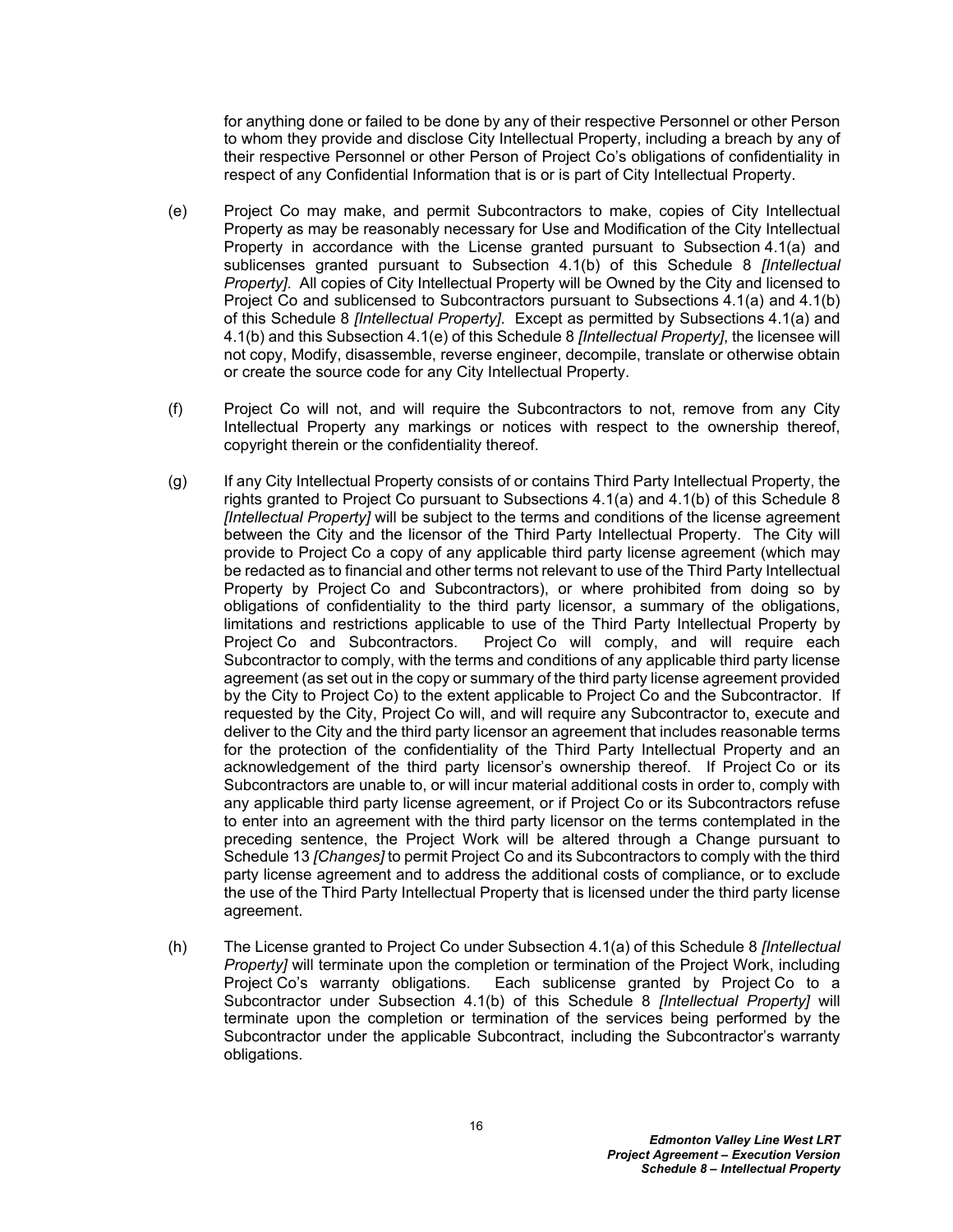## <span id="page-18-0"></span>**4.2 License by Project Co to the City**

- <span id="page-18-2"></span>(a) Project Co hereby grants and agrees to grant to the City a License to:
	- (i) Use:
		- (A) Project Co Intellectual Property (including Project Co Licensed Software and Project Co Embedded Software, but excluding Design Data that forms part of the Project Co Intellectual Property) that is Delivered, provided that the Use of Project Co Embedded Software will be limited to Use as part of and for the Use of the Infrastructure in which the Project Co Embedded Software is included, embedded or otherwise incorporated; and
		- (B) Subcontractor Intellectual Property (including Subcontractor Included Software and Subcontractor Embedded Software, but excluding Subcontractor Separately Licensed Software) that is Delivered, provided that the Use of Subcontractor Embedded Software will be limited to Use as part of and for the Use of the Infrastructure in which the Subcontractor Embedded Software is included, embedded or otherwise incorporated;
	- (ii) subject to Subsections [4.2\(c\),](#page-18-1) [4.2\(d\)](#page-19-0) and [4.2\(e\)](#page-19-1) and Section [4.7](#page-25-1) *[Escrow Agreements]* of this Schedule 8 *[Intellectual Property]*, Modify:
		- (A) Project Co Intellectual Property (including Project Co Licensed Software and Project Co Embedded Software, but excluding Design Data that forms part of the Project Co Intellectual Property) that is Delivered; and
		- (B) Subcontractor Intellectual Property (including Subcontractor Included Software and Subcontractor Embedded Software, but excluding Subcontractor Separately Licensed Software) that is Delivered;
	- (iii) Use and Modify Design Data that forms part of the Project Co Intellectual Property,

<span id="page-18-3"></span>for the Permitted Purposes. The City will not Use or Modify any Project Co Intellectual Property or Subcontractor Intellectual Property except as expressly permitted by this Schedule 8 *[Intellectual Property]* or any other provision of this Agreement.

- (b) Subject to Subsections [4.2\(c\)](#page-18-1) and [4.2\(d\)](#page-19-0) and Section [4.7](#page-25-1) *[Escrow Agreements]* of this Schedule 8 *[Intellectual Property]*, the Licenses granted pursuant to Subsection [4.2\(a\)](#page-18-2) of this Schedule 8 *[Intellectual Property]* in respect of Project Co Licensed Software, Project Co Embedded Software, Subcontractor Included Software and Subcontractor Embedded Software apply to the only object code versions thereof.
- <span id="page-18-1"></span>(c) To the extent that the ability of the City to Modify any Licensed Intellectual Property is dependent upon access to Escrow Materials for that Licensed Intellectual Property, the City will not exercise its right to Modify that Licensed Intellectual Property pursuant to Subsection [4.2\(a\)\(ii\)](#page-18-3) of this Schedule 8 *[Intellectual Property]*:
	- (i) unless and until the City has obtained those Escrow Materials pursuant to Section [4.7](#page-25-1) *[Escrow Agreements]* of this Schedule 8 *[Intellectual Property]* and the applicable Escrow Agreement, upon which the License granted in respect of those Source Materials pursuant to Subsection [4.7\(e\)](#page-26-0) of this Schedule 8 *[Intellectual Property]* will also apply; or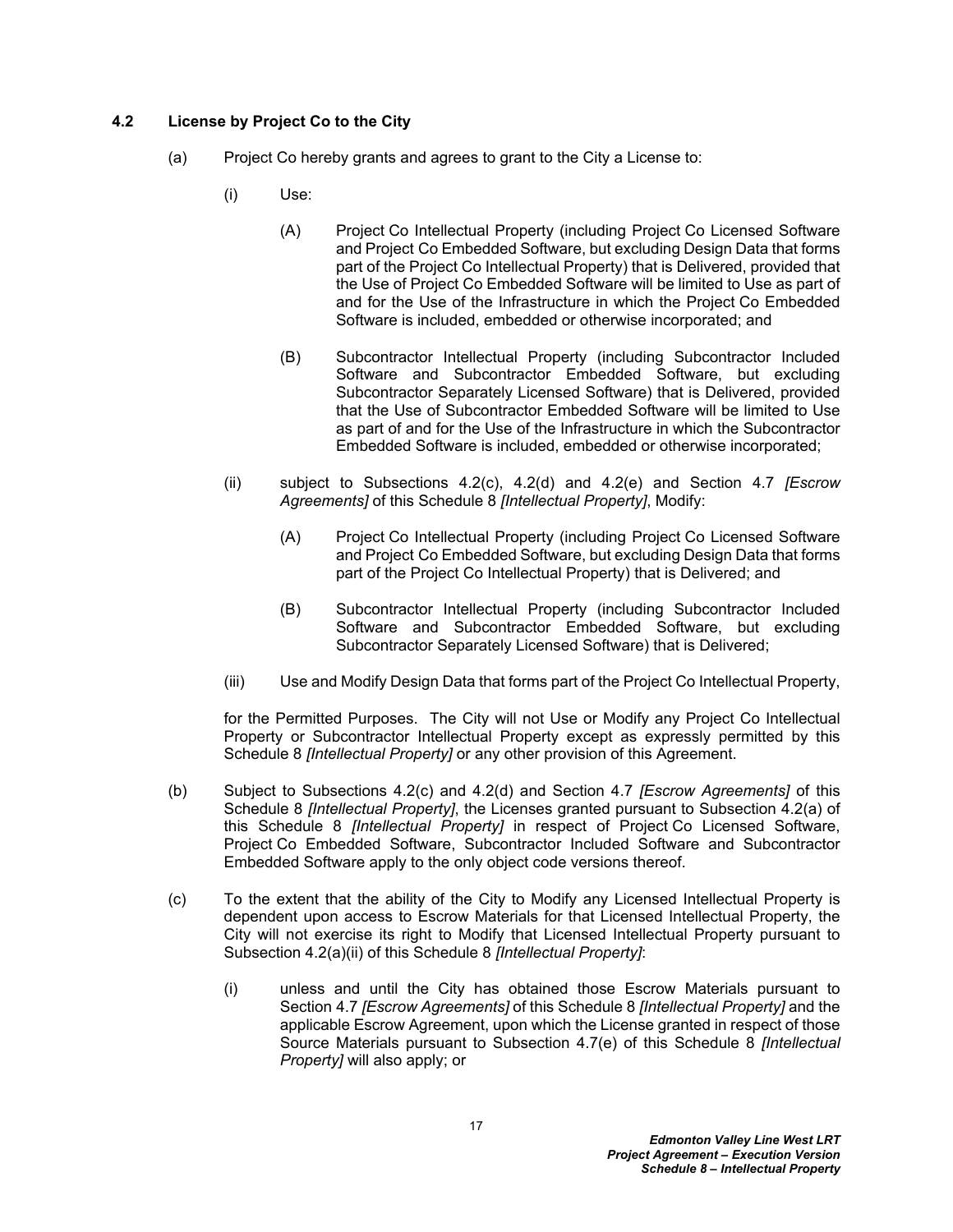- (ii) except as provided in Section [4.8](#page-28-0) *[Reverse Engineering License]* of this Schedule 8 *[Intellectual Property].*
- <span id="page-19-4"></span><span id="page-19-3"></span><span id="page-19-2"></span><span id="page-19-0"></span>(d) If all or any part of the Source Materials for any Licensed Intellectual Property are included with the Licensed Intellectual Property when Delivered to the City pursuant to the Project Contract ("**Included Source Materials**"), the License granted pursuant to Subsection [4.2\(a\)\(ii\)](#page-18-3) of this Schedule 8 *[Intellectual Property]* will include the License to:
	- (i) Modify the Licensed Intellectual Property to the extent possible and permissible using the Included Source Materials for the Permitted Purposes;
	- (ii) Use and Modify the Included Source Materials to enable the City to Use and Modify the Licensed Intellectual Property to which the Included Source Materials relate for the Permitted Purposes;
	- (iii) where the Licensed Intellectual Property is Project Co Licensed Software, Project Co Embedded Software, Subcontractor Included Software and Subcontractor Embedded Software, recompile versions of that software from the Included Source Materials, which recompiled versions will be deemed to form part of that software and be subject to the terms of this Schedule 8 *[Intellectual Property]*; and
	- (iv) disclose the Included Source Materials, or any part thereof, only to City Personnel as reasonably required for the purposes provided for in Subsections [4.2\(d\)\(i\)](#page-19-2), [4.2\(d\)\(ii\)](#page-19-3) and [4.2\(d\)\(iii\)](#page-19-4) of this Schedule 8 *[Intellectual Property]*, provided that the City Personnel to whom Included Source Materials are disclosed are bound by obligations of confidentiality in respect of the Included Source Materials disclosed to them, the breach of which will constitute a breach by the City of its obligations of confidentiality in respect of the Included Source Materials.
- <span id="page-19-1"></span>(e) The City agrees that:
	- (i) during the Term, it will not exercise its rights under any License, including its right to Use and Modify any Licensed Intellectual Property, in a manner that would violate any other provision of this Agreement or interfere with the ability of Project Co or any Subcontractor to carry out the Project Work or violate or otherwise adversely affect any safety certifications relating to the Infrastructure, except as may be necessary to protect the Infrastructure and the City's rights under this Agreement or to mitigate any loss to the City where Project Co or any Subcontractor is in breach of this Agreement, a Subcontract, any other agreement relating to the Project or the Infrastructure or Applicable Law;
	- (ii) Project Co and the Subcontractors will be released from their warranty obligations under this Agreement and the Subcontracts to the extent that any breach of warranty results from a Modification made by or on behalf of the City, unless such Modification was made with the prior written consent of Project Co or the applicable Subcontractor; and
	- (iii) any Direct Losses incurred by Project Co or a Project Co Person caused by: (A) the City in the exercise of its right to Modify any Licensed Intellectual Property; or (B) Project Co or any Subcontractor in the exercise of their rights to Use any City Intellectual Property in accordance with the terms and conditions of this Agreement, will constitute a Relief Event, except to the extent, with respect to (A), such Modification was made with the prior written consent of Project Co or the applicable Project Co Person or otherwise addressed through the operation of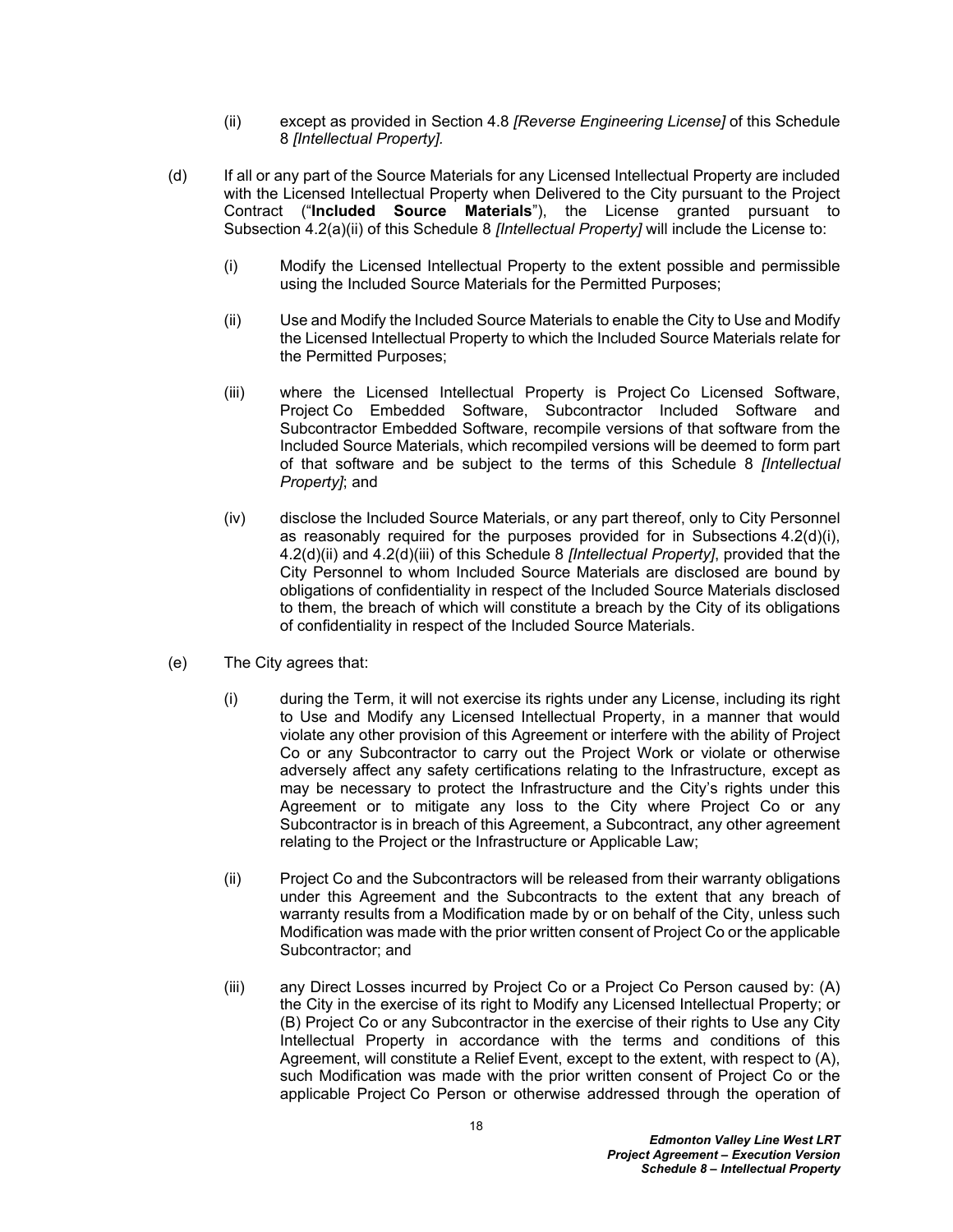Schedule 13 *[Changes]*. This covenant will survive the termination of this Agreement.

- <span id="page-20-3"></span>(f) If pursuant to Subsection [4.2\(a\)](#page-18-2) of this Schedule 8 *[Intellectual Property]* and by virtue of the definition of Delivered in Subsection [1.1\(g\)](#page-3-5) of this Schedule 8 *[Intellectual Property],* the City is granted a License in respect of any Project Co Intellectual Property or Subcontractor Intellectual Property that is not a Deliverable or incorporated, embedded or otherwise included in any Deliverable or the Infrastructure, Project Co will, or will cause the applicable Subcontractor to, physically supply and deliver to the City the Project Co Intellectual Property and Subcontractor Intellectual Property that falls within the definition of Delivered but has not previously been physically supplied and delivered to the City, together with all related Technical Documentation as may be necessary for the City to Use and Modify that Project Co Intellectual Property and Subcontractor Intellectual Property in accordance with the Licenses granted herein.
- <span id="page-20-4"></span>(g) Project Co will, in respect of the Project Co Intellectual Property and any Included Source Materials therefor, and will cause each Subcontractor in respect of its Subcontractor Intellectual Property and any Included Source Materials therefor to, provide to the City sufficient training and consulting services to ensure that the City is able to carry out all Equivalent Activities and Permitted Purposes in respect of the Project Co Intellectual Property and the Subcontractor Intellectual Property, excluding Equivalent Activities and Permitted Purposes that require access to and Use and Modification of Escrow Materials other than the Included Source Materials. If directed by the City, Project Co will, and will cause each Subcontractor to, provide the training and consulting services directly to the Operator. In addition, Project Co will, and will cause each Subcontractor to, disclose and provide to the City and the Operator all trade secrets, know-how, documentation and other information of any kind whatsoever within their possession or control as may be necessary for the City and the Operator to carry out all Equivalent Activities and Permitted Purposes in respect of the Project Co Intellectual Property and the Subcontractor Intellectual Property, excluding any of the foregoing that form part of the Escrow Materials.

## <span id="page-20-0"></span>**4.3 Additional City License Terms**

- <span id="page-20-5"></span>(a) Each License granted pursuant to Sections [4.2](#page-18-0) *[License by Project Co to the City]* and [4.8](#page-28-0) *[Reverse Engineering License]* of this Schedule 8 *[Intellectual Property]* is irrevocable, perpetual, royalty free, fully paid-up, and permits Use by the Licensee on an enterprise basis without restriction or limitation as to users (whether by number, identity or otherwise), location, authorized system or otherwise, as part of the Infrastructure. Without limiting the generality of the foregoing, each License granted pursuant to Sections [4.2](#page-18-0) *[License by Project Co to the City]* and [4.8](#page-28-0) *[Reverse Engineering License]* of this Schedule 8 *[Intellectual Property]* will survive the expiry or termination of the Term and this Agreement.
- <span id="page-20-2"></span>(b) Each License granted pursuant to Sections [4.2](#page-18-0) *[License by Project Co to the City]* and [4.8](#page-28-0) *[Reverse Engineering License]* of this Schedule 8 *[Intellectual Property]* may be transferred, assigned, sublicensed and otherwise disposed of by the Licensee subject to and in accordance with this Agreement, provided that the Licenses in respect of Project Co Embedded Software and Subcontractor Embedded Software may only be transferred together with the Infrastructure in which that software is included, embedded or otherwise incorporated.
- <span id="page-20-1"></span>(c) Except as provided in Subsection [4.3\(d\)](#page-21-1) of this Schedule 8 *[Intellectual Property]*, Project Co will not be entitled to terminate or rescind any License granted under Sections [4.2](#page-18-0) *[License by Project Co to the City]* and [4.8](#page-28-0) *[Reverse Engineering License]* of this Schedule 8 *[Intellectual Property]*, and if the Licensee commits any breach of or default under this Schedule 8 *[Intellectual Property]*, whether material or not and whether that breach or default is or is not capable of being remedied, Project Co's rights and remedies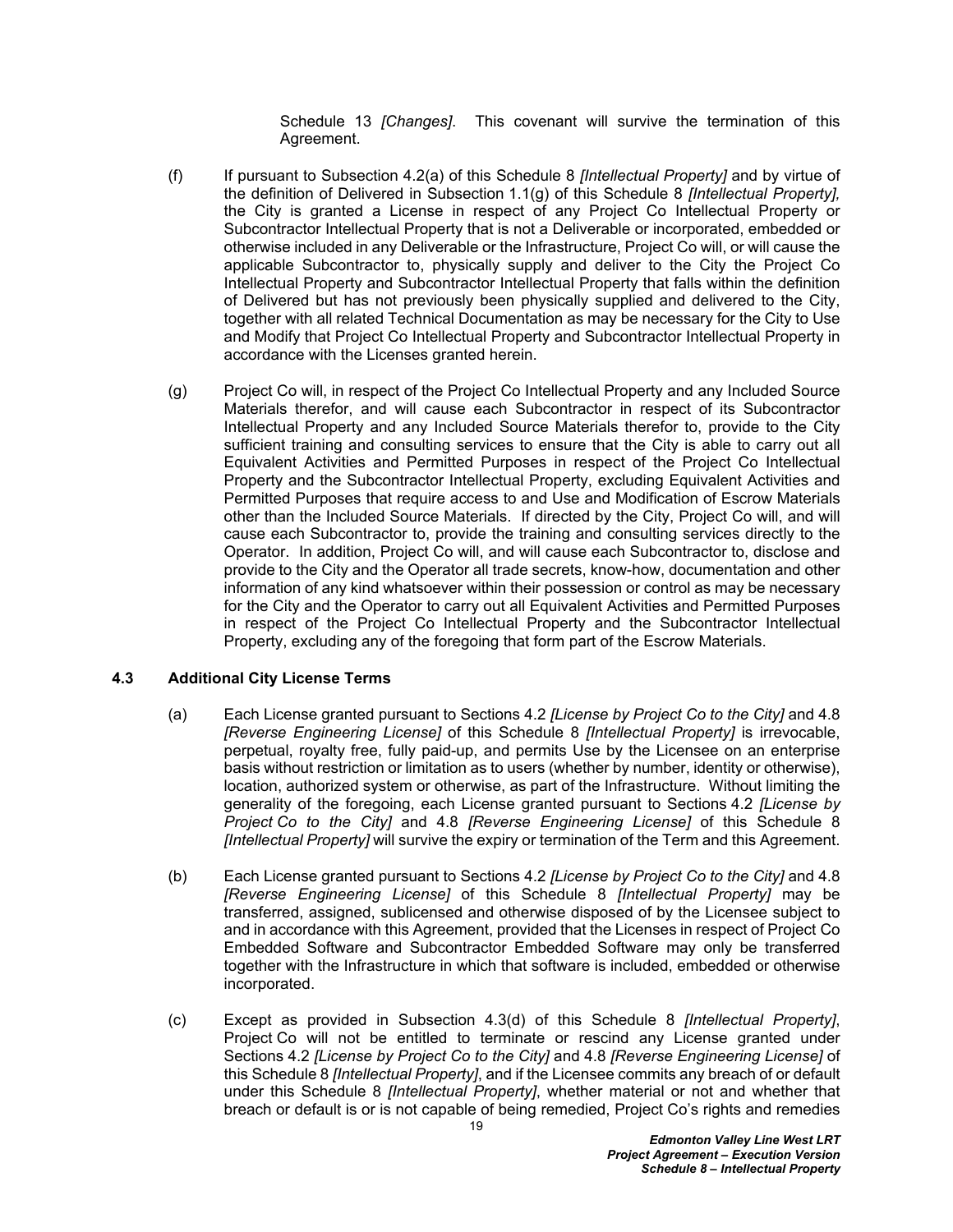in respect of that breach or default will be limited to those rights and remedies other than termination or rescission of the Licenses granted under Sections [4.2](#page-18-0) *[License by Project Co to the City]* and [4.8](#page-28-0) *[Reverse Engineering License]* of this Schedule 8 *[Intellectual Property]* that may exist at law or in equity, it being acknowledged by Project Co that the Licenses granted under Sections [4.2](#page-18-0) *[License by Project Co to the City]* and [4.8](#page-28-0) *[Reverse Engineering License]* of this Schedule 8 *[Intellectual Property]* are perpetual and irrevocable. No breach of or default under this Schedule 8 *[Intellectual Property]* by the Licensee will constitute a repudiation by the Licensee of the Licenses granted under Sections [4.2](#page-18-0) *[License by Project Co to the City]* and [4.8](#page-28-0) *[Reverse Engineering License]* of this Schedule 8 *[Intellectual Property]*. For greater certainty, nothing in this Subsection [4.3\(c\)](#page-20-1) of this Schedule 8 *[Intellectual Property]* restricts or limits Project Co's remedies of damages or injunctive relief to compensate for or restrain any breach of the provisions of this Schedule 8 *[Intellectual Property]*.

- <span id="page-21-1"></span><span id="page-21-0"></span>(d) If Project Co obtains an order (a "**License Breach Order**") from an arbitrator or court of competent jurisdiction pursuant to Schedule 20 *[Dispute Resolution Procedure]* pursuant to which:
	- (i) it is determined that a Licensee has committed a breach of Subsection  $4.2(a)$ or [4.7\(e\)](#page-26-0) of this Schedule 8 *[Intellectual Property]* in respect of any Licensed Intellectual Property (the "**Determined Breach**"); and
	- (ii) it is ordered that the Licensee cease the Determined Breach,

and if the Licensee has not ceased the Determined Breach within thirty (30) days after the date on which the License Breach Order was delivered to the Licensee (with a copy to the City if the City is not the Licensee), Project Co may give notice to the Licensee (with a copy to the City if the City is not the Licensee) demanding that the Licensee comply with the License Breach Order within a further thirty (30) day period, and if the Licensee does not comply with the License Breach Order within that further thirty (30) day period, Project Co may:

- (iii) if the Determined Breach is pursuant to Subsection [4.2\(a\)](#page-18-2) or both Subsections [4.2\(a\)](#page-18-2) and [4.7\(e\)](#page-26-0) of this Schedule 8 *[Intellectual Property]*, terminate the Licenses granted pursuant to Sections [4.2](#page-18-0) *[License by Project Co to the City]* and [4.8](#page-28-0) *[Reverse Engineering License]* of this Schedule 8 *[Intellectual Property]*, but only for the Licensed Intellectual Property in respect of which the Determined Breach occurred; or
- (iv) if the Determined Breach is pursuant to only Subsection [4.7\(e\)](#page-26-0) of this Schedule 8 *[Intellectual Property]*, terminate the License granted pursuant to Subsection [4.7\(e\)](#page-26-0) of this Schedule 8 *[Intellectual Property]*, but only for the Escrow Materials in respect of which the Determined Breach occurred.
- (e) The Licensee may provide and disclose the Licensed Intellectual Property and all related information and documentation (including Confidential Information) to any employee, contractor, subcontractor, consultant, service provider, outsourcer or other Person retained or engaged by the Licensee in connection with the Permitted Purposes, and each employee, contractor, subcontractor, service provider, outsourcer or other Person may exercise all rights to Use and Modify the Licensed Intellectual Property as may be granted by the Licensee to that Person within the scope of the Licenses granted by Project Co to the Licensee pursuant to this Schedule 8 *[Intellectual Property]*, provided that the Licensee will be responsible for anything done or failed to be done by any employee, contractor, subcontractor, service provider, outsourcer or other Person to whom the Licensee provides and discloses the Licensed Intellectual Property, including a breach by any employee,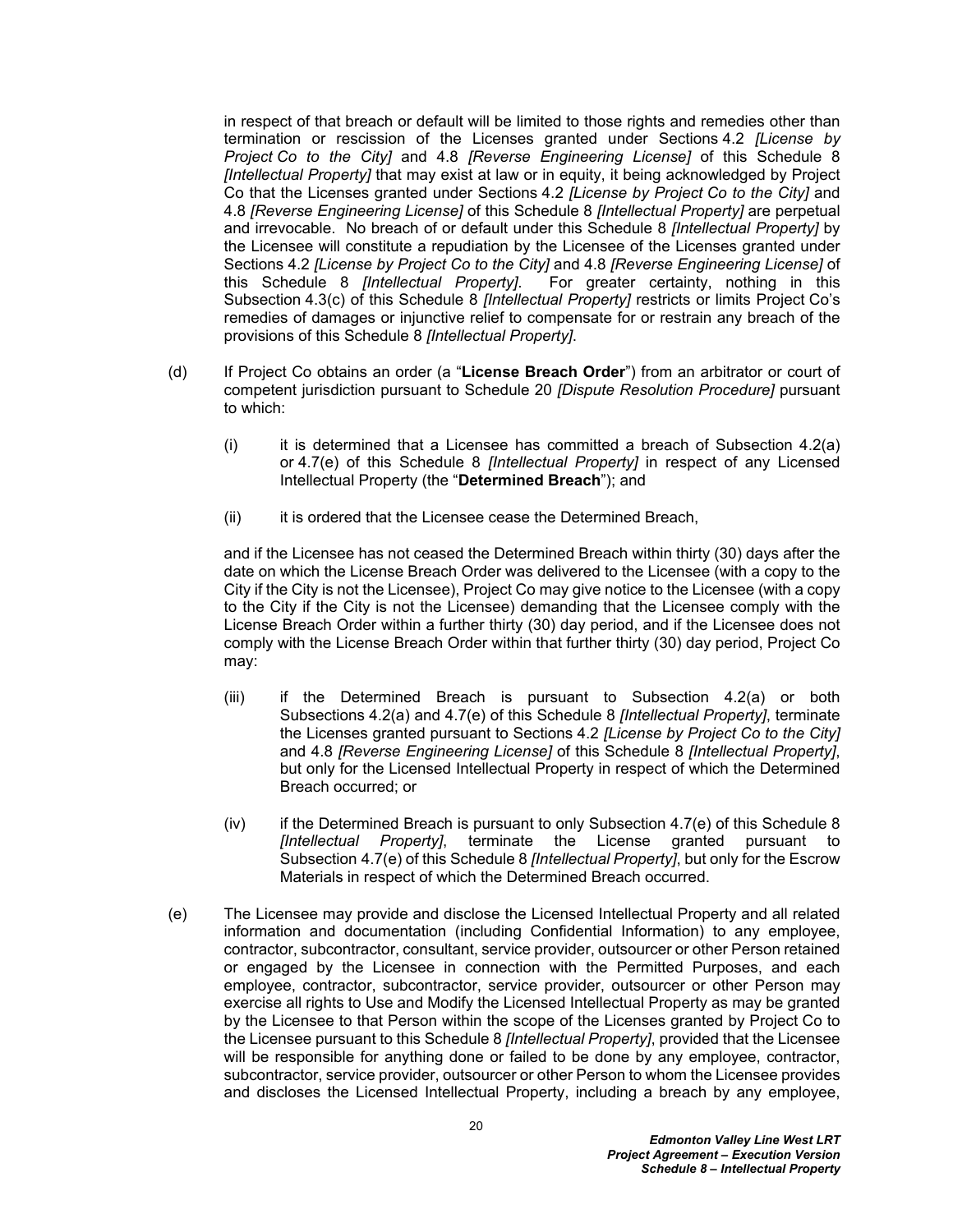contractor, subcontractor, service provider, outsourcer or other Person of the City's obligations of confidentiality in respect of any Confidential Information that is or is part of Licensed Intellectual Property.

- (f) Each License granted pursuant to Sections [4.2](#page-18-0) *[License by Project Co to the City]* and [4.8](#page-28-0) *[Reverse Engineering License]* of this Schedule 8 *[Intellectual Property]*with respect to Project Co Licensed Software and Subcontractor Included Software permits Use by the Licensee in multiple environments or instances, including for training, development, testing, staging, and disaster recovery and in one or more live, production or operating environments, but only within the Permitted Purposes.
- (g) The Licensee may make copies of the Licensed Intellectual Property as may be reasonably necessary for Use and Modification of the Licensed Intellectual Property in accordance with the Licenses granted pursuant to Sections [4.2](#page-18-0) *[License by Project Co to the City]* and [4.8](#page-28-0) *[Reverse Engineering License]* of this Schedule 8 *[Intellectual Property]*. Subject to Section [3.7](#page-16-0) *[Ownership of Tangible Deliverables]* of this Schedule 8 *[Intellectual Property]*, all copies of Licensed Intellectual Property will be Owned by Owner of the original Licensed Intellectual Property and licensed to the Licensee pursuant to Sections [4.2](#page-18-0) *[License by Project Co to the City]* and [4.8](#page-28-0) *[Reverse Engineering License]* of this Schedule 8 *[Intellectual Property]*. Except as permitted by Sections [4.2](#page-18-0) *[License by Project Co to the City]* and [4.8](#page-28-0) *[Reverse Engineering License]*, this Section [4.3](#page-20-0) *[Additional City License Terms]* of this Schedule 8 *[Intellectual Property]* or the Escrow Agreement, the Licensee will not copy, Modify, disassemble, reverse engineer, decompile, translate or otherwise obtain or create the source code for any Project Co Intellectual Property, Project Co Licensed Software, Project Co Embedded Software, Subcontractor Intellectual Property, Subcontractor Included Software, Subcontractor Separately Licensed Software or Subcontractor Embedded Software.
- (h) The Licensee will not remove from any Licensed Intellectual Property any markings or notices with respect to the ownership thereof, copyright therein or the confidentiality thereof.
- (i) Project Co will use reasonable commercial efforts to ensure that each Deliverable and all Intellectual Property included in each Deliverable as and when delivered to the City do not contain Harmful Code, a Lock or Undisclosed Functionality. Upon notice by the City that a Deliverable or any item of Intellectual Property as delivered to the City contained Harmful Code, a Lock or Undisclosed Functionality, Project Co will promptly repair or replace the Deliverable or item of Intellectual Property so that the Deliverable or item of Intellectual Property does not contain the Harmful Code, Lock or Undisclosed Functionality (as applicable).
- (j) Project Co will provide all maintenance and support for any Project Co Licensed Software and the Subcontractor Included Software as may reasonably be necessary for Project Co to properly perform its overall Project Work obligations and requirements consistent with Good Industry Practice for these types of activities and Infrastructure. As of Construction Completion, Project Co will assign to the Licensee any third party maintenance and support contracts as requested by the Licensee, and, if requested by the Licensee, Project Co will arrange for maintenance and support contracts (on reasonable commercial terms) to be entered into by the Licensee and a third party for the provision of the maintenance and support services that were being provided by Project Co or any Subcontractor for any Project Co Licensed Software and the Subcontractor Included Software. Project Co will also, at the City's expense, provide all other reasonable transitional support that the Licensee may request as a Change at the time that is not already provided for in this Agreement.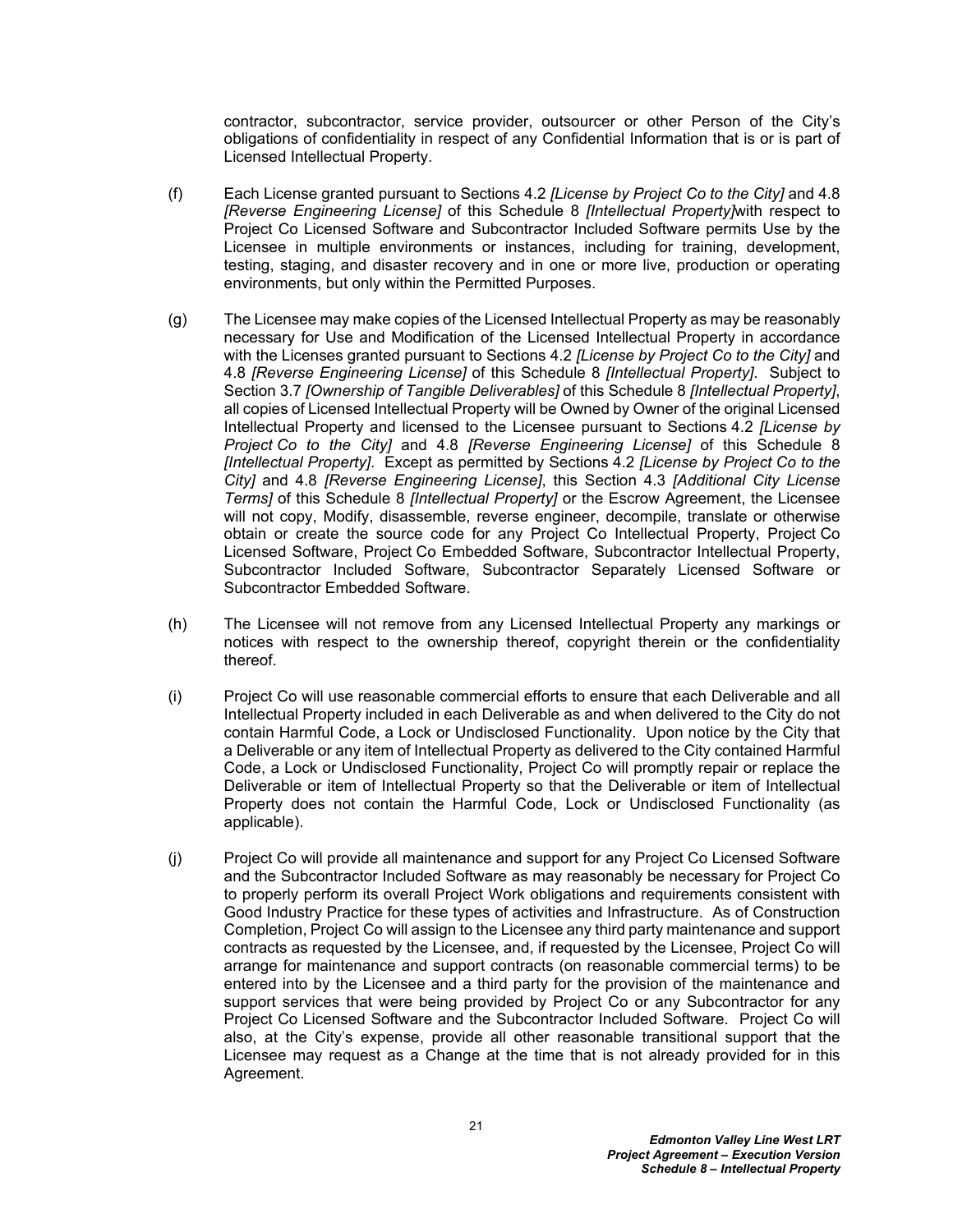- (k) For clarity, all references in this Section [4.3](#page-20-0) *[Additional City License Terms]* of this Schedule 8 *[Intellectual Property]* to the Licenses granted pursuant to Section [4.2](#page-18-0) *[License by Project Co to the City]* of this Schedule 8 *[Intellectual Property]* include the License granted pursuant to Subsection [4.7\(e\)](#page-26-0) of this Schedule 8 *[Intellectual Property]*, as provided for in Subsection [4.7\(f\)](#page-27-1) of this Schedule 8 *[Intellectual Property]*.
- <span id="page-23-2"></span>(l) For clarity, the City acknowledges and agrees that the Licenses granted pursuant to Sections [4.2](#page-18-0) *[License by Project Co to the City]* and [4.8](#page-28-0) *[Reverse Engineering License]* of this Schedule 8 *[Intellectual Property]* do not permit the City or any other Licensee, transferee, assignee or sublicensee to commercialize any Licensed Intellectual Property by licensing or otherwise providing any Licensed Intellectual Property, with or without commercial gain, to any third party for Use by that third party or any other third party. This Subsection [4.3\(l\)](#page-23-2) of this Schedule 8 *[Intellectual Property]* is for clarity only and does not in any way restrict or limit the rights of the City or any other Licensee to Use and Modify Licensed Intellectual Property for the Permitted Purposes in accordance with this Schedule 8 *[Intellectual Property]*.

### <span id="page-23-0"></span>**4.4 Licenses with Subcontractors**

- (a) Subject to Subsection [4.4\(b\)](#page-23-1) of this Schedule 8 *[Intellectual Property]*, Project Co will obtain from each Subcontractor the right to grant the Licenses under and on the terms and conditions described in Sections [4.2](#page-18-0) *[License by Project Co to the City]*, [4.3](#page-20-0) *[Additional City License Terms]* and [4.8](#page-28-0) *[Reverse Engineering License]* of this Schedule 8 *[Intellectual Property]* in respect of the Subcontractor Intellectual Property.
- <span id="page-23-1"></span>(b) If any Subcontractor intends to supply software that would be included in the Infrastructure (including Subcontractor Embedded Software) pursuant to license terms other than those provided for in Sections [4.2](#page-18-0) *[License by Project Co to the City]*, [4.3](#page-20-0) *[Additional City License Terms]* and [4.8](#page-28-0) *[Reverse Engineering License]* of this Schedule 8 *[Intellectual Property]*, Project Co will provide to the City the license agreement for that software in advance of making any commitment to include that software in the Infrastructure, and will not include that software in the Infrastructure unless the City has expressly approved the license agreement for that software in writing, which approval will not be unreasonably withheld. The City will notify Project Co in writing within ten (10) Business Days after Project Co provides the license agreement whether the City approves or rejects the license agreement and, if the City rejects the license agreement, its detailed reasons for that rejection. If Project Co does not receive the City's written notice within the ten (10) Business Day period, then the City will be deemed to have approved the software license.
- (c) Project Co will obtain from each Subcontractor the right to Use and Modify the Subcontractor Intellectual Property to the extent necessary for Project Co to enter into and perform its obligations under this Agreement (including the grant of the Licenses in Sections [4.2](#page-18-0) *[License by Project Co to the City]*, [4.3](#page-20-0) *[Additional City License Terms]* and [4.8](#page-28-0) *[Reverse Engineering License]* of this Schedule 8 *[Intellectual Property]* with respect to all Subcontractor Intellectual Property), on terms that are not in breach of or conflict with this Agreement.
- (d) Project Co will grant to each Subcontractor the right to Use and Modify City Intellectual Property and Project Co Intellectual Property to the extent necessary for each Subcontractor to perform its obligations under its Subcontract, on terms that are not in breach of or conflict with this Agreement.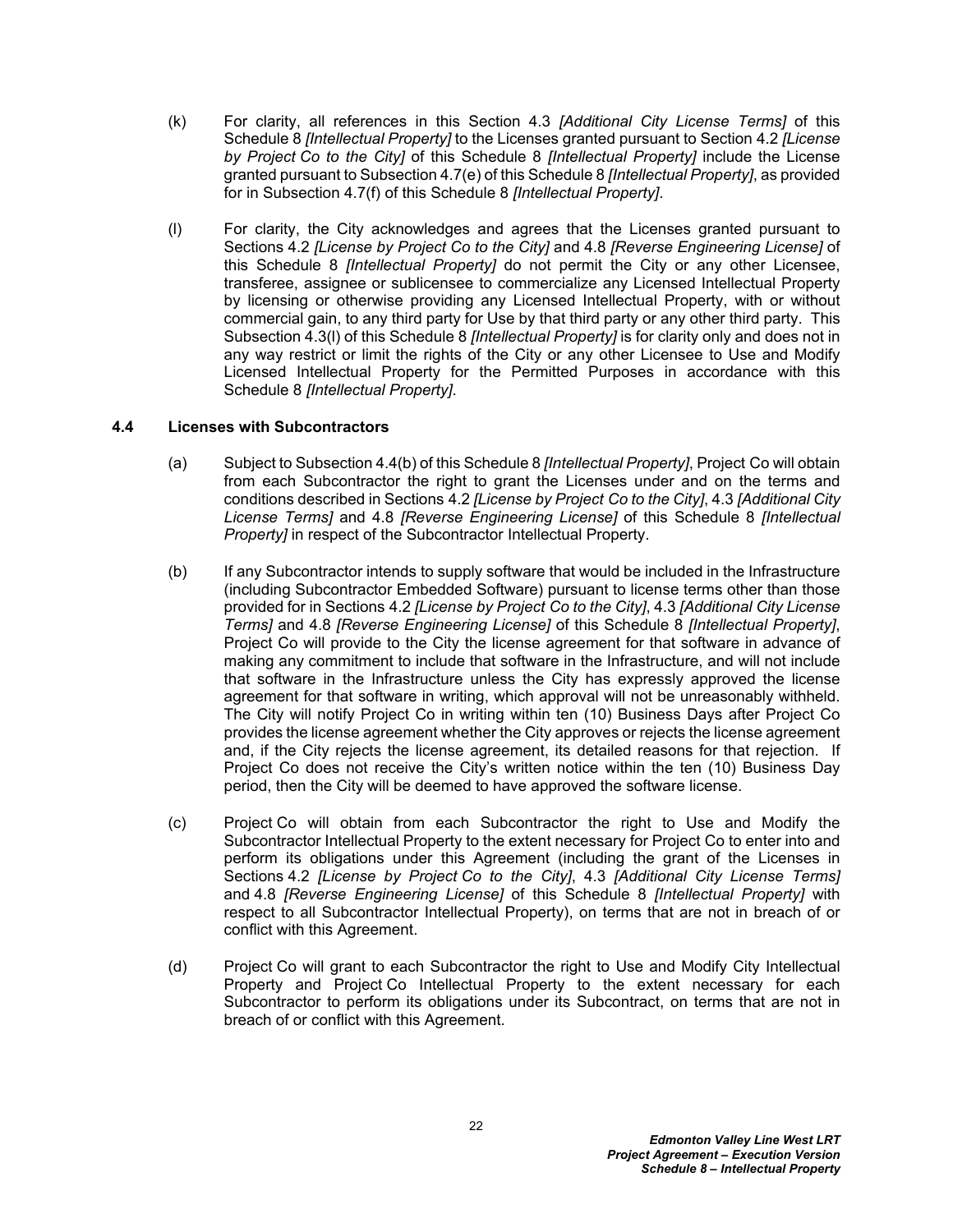### <span id="page-24-0"></span>**4.5 Third Party Intellectual Property**

- <span id="page-24-1"></span>(a) Project Co will not, and will not permit any Project Co Personnel, Subcontractor or Subcontractor Personnel to, incorporate, embed or otherwise include any Third Party Intellectual Property in the Infrastructure or any Deliverable unless:
	- (i) for Third Party Intellectual Property other than Third Party Embedded Software, the Third Party Intellectual Property is provided by the Owner thereof pursuant to a license agreement that:
		- (A) grants to the Licensee rights and terms and conditions equivalent to or better than the rights and terms and conditions granted under the Licenses in Sections [4.2](#page-18-0) *[License by Project Co to the City]*, [4.3](#page-20-0) *[Additional City License Terms]* and [4.8](#page-28-0) *[Reverse Engineering License]* of this Schedule 8 *[Intellectual Property]*, including being assignable in accordance with Subsection [4.3\(b\)](#page-20-2) of this Schedule 8 *[Intellectual Property]*, and, where the Third Party Intellectual Property is software or includes software, provides for the maintenance and support of that software on terms acceptable to the City and an Escrow Agreement in accordance with Section [4.7](#page-25-1)  *[Escrow Agreements]* of this Schedule 8 *[Intellectual Property]*; or
		- (B) has been expressly approved in writing by the City, which approval will not be unreasonably withheld,

<span id="page-24-2"></span>and the license agreement, if not entered into with the City directly, has been assigned or is freely assignable to the City; and

- (ii) for Third Party Embedded Software, either (i) the Third Party Embedded Software is embedded in the Infrastructure and may be used by the Licensee or any subsequent owner of the Infrastructure as part of and for the Use of the Infrastructure upon the purchase of the Infrastructure, without any separate license or other obligation or restriction, or (ii) the Third Party Embedded Software is subiect to a license agreement that complies with Subsection [4.5\(a\)\(i\)](#page-24-1) of this Schedule 8 *[Intellectual Property]*.
- (b) The City will notify Project Co in writing within ten (10) Business Days after Project Co provides the proposed license agreement pursuant to Subsection [4.5\(a\)\(i\)\(B\)](#page-24-2) of this Schedule 8 *[Intellectual Property]* whether the City approves or rejects the license agreement and, if the City rejects the license agreement, its detailed reasons for that rejection. If Project Co does not receive the City's written notice within the (10) Business Day period, then the City will be deemed to have approved the license.
- (c) If Project Co, Project Co Personnel, Subcontractor or Subcontractor Personnel incorporates, embeds or includes any Third Party Intellectual Property in the Infrastructure or any Deliverable other than in compliance with this Section [4.5](#page-24-0) *[Third Party Intellectual Property]* of this Schedule 8 *[Intellectual Property]*, then in addition to any other rights and remedies the City may have against Project Co, Project Co will at its sole expense take all necessary steps to comply with this Section [4.5](#page-24-0) *[Third Party Intellectual Property]* of this Schedule 8 *[Intellectual Property]* or, if Project Co is unable to do so, to remove the Third Party Intellectual Property and replace the Third Party Intellectual Property with Project Co Intellectual Property that provides substantially the same or better functionality, performance, operation and results as the Third Party Intellectual Property and which will operate within the Infrastructure and the Deliverable without any material degradation of or materially adverse effect on the Infrastructure or the Deliverable, and which will be subject to either: (i) the acceptance testing specified in this Agreement that applied to all or part of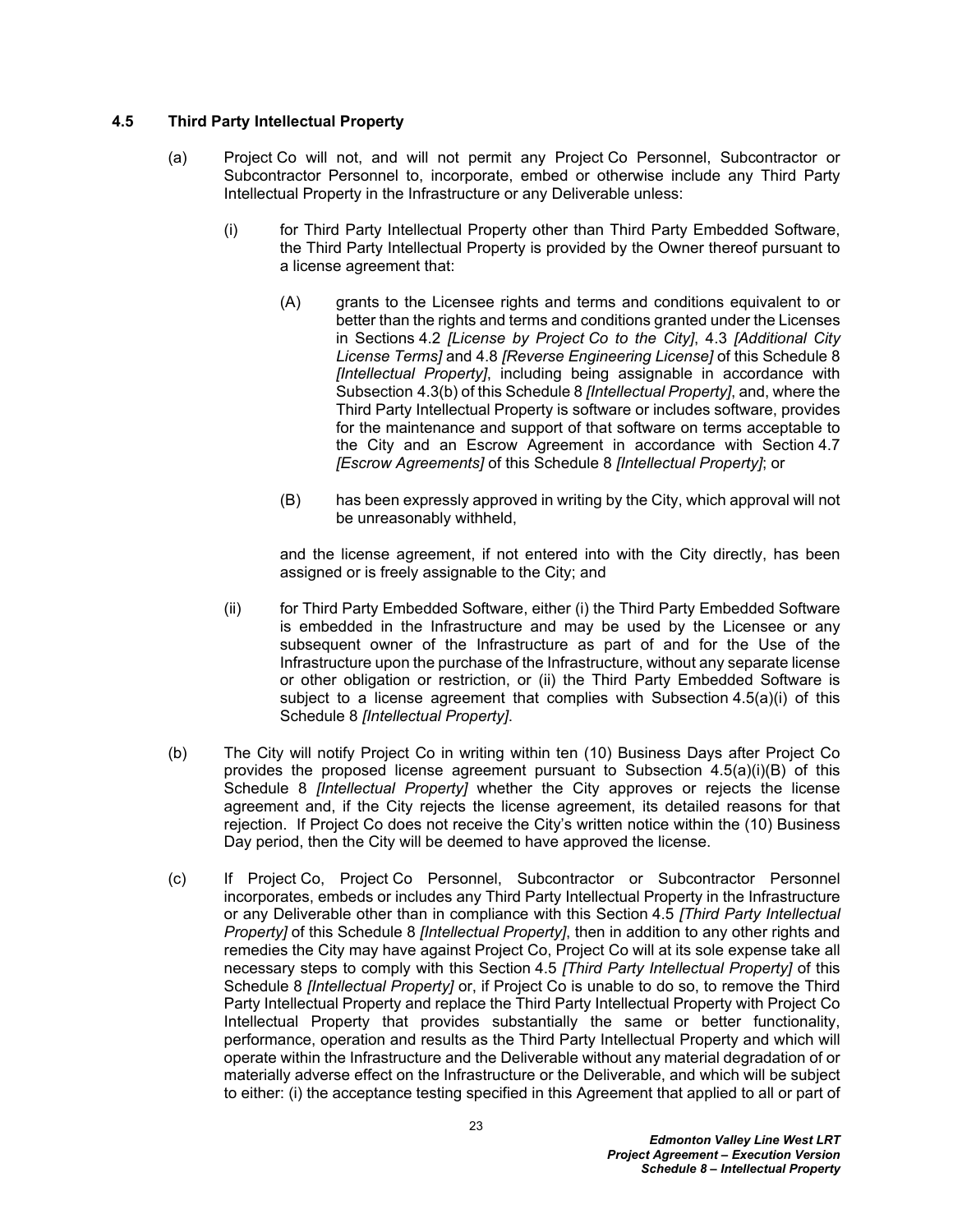the Infrastructure or Deliverable in which the Third Party Intellectual Property was previously embedded or included in the Infrastructure or Deliverable; or (ii) if no acceptance testing was specified in this Agreement as applying to the part of the Infrastructure or the Deliverable in which the Third Party Intellectual Property was previously embedded or included in the Infrastructure or the Deliverable, acceptance testing of a nature and extent as would be suitable and acceptable in similar circumstances. Upon acceptance of the applicable part of the Infrastructure or the Deliverable, the Intellectual Property that replaces the previously included Third Party Intellectual Property will be included in the Project Co Intellectual Property for the purposes of the Licenses granted pursuant to Sections [4.2](#page-18-0) *[License by Project Co to the City]*, [4.3](#page-20-0) *[Additional City License Terms]* and [4.8](#page-28-0) *[Reverse Engineering License]* of this Schedule 8 *[Intellectual Property]*.

### <span id="page-25-0"></span>**4.6 Open Source Software**

- (a) Notwithstanding any other provision of this Agreement, and unless expressly consented to in writing by the City in each instance (which consent will not be unreasonably withheld or delayed), Project Co will ensure that Open Source Software is not incorporated, embedded or otherwise included in any Deliverable or the Infrastructure and will ensure that no aspect of the Deliverable or the Infrastructure or any other item to be provided by Project Co under this Agreement requires the use of Open Source Software to function, operate or perform in its intended fashion.
- (b) If Project Co wishes to request the City's consent to the use of Open Source Software, Project Co will make the request in writing and will expressly identify the Open Source Software and describe the intended use of the Open Source Software, and will provide to the City all documents and information as may be reasonably requested by the City to enable the City to assess the potential security and other risks associated with the proposed use of the Open Source Software.
- (c) For greater certainty, and in addition to this Section [4.6](#page-25-0) *[Open Source Software]* of this Schedule 8 *[Intellectual Property]*, if Open Source Software is Third Party Intellectual Property then all aspects of Section [4.5](#page-24-0) *[Third Party Intellectual Property]* of this Schedule 8 *[Intellectual Property]* will also apply to the Open Source Software.

## <span id="page-25-1"></span>**4.7 Escrow Agreements**

(a) Project Co will, and will require each Project Contractor to, enter into an Escrow Agreement for the Escrow Materials for any Software, Embedded Software, or Infrastructure supplied by Project Co or the Project Contractor on terms that comply with this Section [4.7](#page-25-1) *[Escrow Agreements]* of this Schedule 8 *[Intellectual Property]*, or amend its existing Escrow Agreement for the Escrow Materials for that Software, Embedded Software, or Infrastructure to comply with this Section [4.7](#page-25-1) *[Escrow Agreements]* of this Schedule 8 *[Intellectual Property]*, and add the Licensee as a beneficiary under the Escrow Agreement. In addition, if requested by the City at any time during the Term, Project Co will make reasonable efforts to have any Subcontractor that is not a Project Contractor and any third party licensor that is supplying or has supplied any Software, Embedded Software, or Infrastructure to the Project to enter into an Escrow Agreement on terms that comply with this Section [4.7](#page-25-1) *[Escrow Agreements]* of this Schedule 8 *[Intellectual Property]*, or to amend its existing Escrow Agreement for the Escrow Materials for that Software, Embedded Software, or Infrastructure to comply with this Section [4.7](#page-25-1) *[Escrow Agreements]* of this Schedule 8 *[Intellectual Property]*, and add the Licensee as a beneficiary under the Escrow Agreement. Project Co will, and will ensure that each other Escrow Materials Provider does, comply with its obligations under each Escrow Agreement to which it is a party pursuant to this Section [4.7](#page-25-1) *[Escrow Agreements]* of this Schedule 8 *[Intellectual Property]*.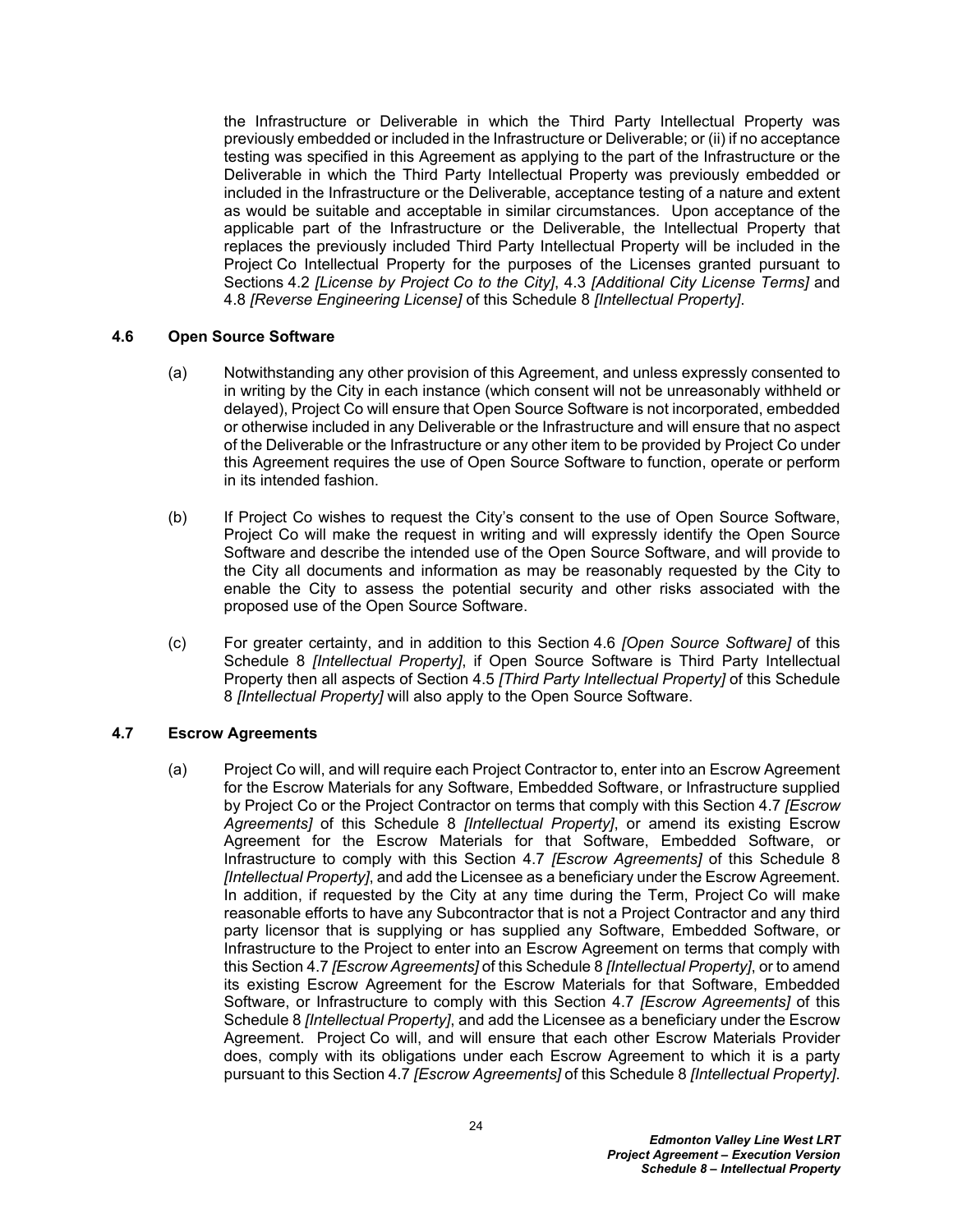- (b) The Escrow Materials Provider will deposit with the Escrow Agent the Escrow Materials for the Escrowed Deliverable and all Modifications thereto provided by the Escrow Materials Provider as part of the Project Work, Software Maintenance and Support (if purchased by the Licensee) or any other services performed by the Escrow Materials Provider for the Licensee, and in the case of Software the Escrow Materials Provider will update the Escrow Materials to conform to the then-current version of the Software in use by the Licensee after each relevant Modification has been made.
- (c) The Licensee will have the right, on reasonable notice to the Escrow Materials Provider and the Escrow Agent, to verify that the Escrow Materials conform to the Escrowed Deliverable supplied to and in use by the Licensee to which the Escrow Materials relate; in addition, the Licensee may purchase any additional verification services offered by the Escrow Agent and the Escrow Materials Provider will cooperate with the Licensee and the Escrow Agent in the performance of those verification services.
- (d) The Licensee will have the right to obtain from the Escrow Agent a copy of the Escrow Materials provided by a particular Escrow Materials Provider upon any of the following events:
	- (i) the Escrow Materials Provider is bankrupt;
	- (ii) a trustee, receiver, manager, receiver-manager, custodian or Person having similar authority is appointed for the Escrow Materials Provider or its business and assets and is not released or removed within 30 days after the appointment;
	- (iii) the Escrow Materials Provider ceases to carry on business;
	- (iv) an Escrow Materials Provider Event of Default has occurred;
	- (v) in the case of an Escrowed Deliverable that is Software, if the Licensee is purchasing Software Maintenance and Support for the Software in respect of which the Escrow Materials have been deposited, and either:
		- (A) the Escrow Materials Provider has given the Licensee notice that the Escrow Materials Provider will no longer provide Software Maintenance and Support; or
		- (B) the Escrow Materials Provider defaults in the performance of Software Maintenance and Support and does not remedy that default within thirty (30) days after receipt of notice from the Licensee demanding that the Escrow Materials Provider do so;
	- (vi) in the case of an Escrowed Deliverable that is Software, if the Licensee is not purchasing Software Maintenance and Support for the Software and the City requires access to the Escrow Material in order to carry out any Permitted Purpose; or
	- (vii) in the case of an Escrowed Deliverable other than Software, the Escrow Materials Provider ceases to manufacture and supply replacements for the Escrowed Deliverable or replacement parts for the Escrowed Deliverable that are within the scope of the Escrow Materials for that Escrowed Deliverable.
- <span id="page-26-0"></span>(e) Upon the release of Escrow Materials to the Licensee in accordance with this Section [4.7](#page-25-1)  *[Escrow Agreements]* of this Schedule 8 *[Intellectual Property]* and the applicable Escrow Agreement, the Escrow Materials Provider grants to the Licensee a License to: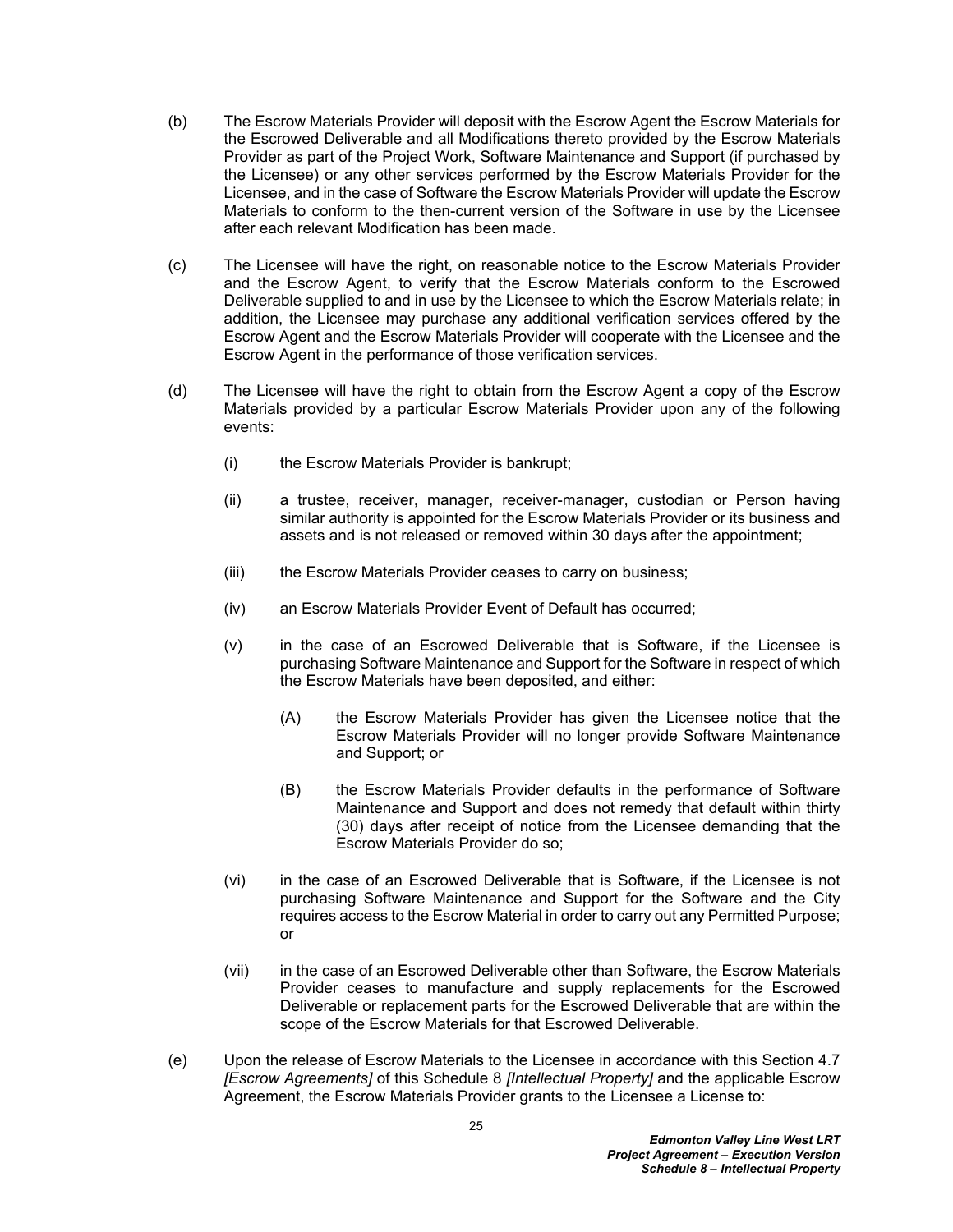- <span id="page-27-2"></span>(i) Use and Modify the Escrow Materials to enable the Licensee to Use and Modify the Escrowed Deliverable to which the Escrow Materials relate for the Permitted Purposes, and where the Escrowed Deliverable is or contains Licensed Intellectual Property in accordance with the License applicable thereto;
- <span id="page-27-3"></span>(ii) in the case of Escrow Materials for Software and Embedded Software, recompile versions of the Software or Embedded Software from the Escrow Materials, which recompiled versions will be deemed to form part of the Software or Embedded Software and be subject to the terms of this Schedule 8 *[Intellectual Property]*;
- <span id="page-27-4"></span>(iii) in the case of Escrow Materials for Infrastructure, Use and Modify the Escrow Materials to design and manufacture, or to have designed, manufactured and supplied, replacement parts for Infrastructure; and
- (iv) reveal the Escrow Materials, or any part thereof, only to agents, employees or independent contractors of the Licensee as reasonably required for the purposes provided for in Subsections [4.7\(e\)\(i\),](#page-27-2) [4.7\(e\)\(ii\)](#page-27-3) and [4.7\(e\)\(iii\)](#page-27-4) of this Schedule 8 *[Intellectual Property]*, provided that those agents, employees and independent contractors are bound by obligations of confidentiality in respect of any Escrow Materials disclosed to them, the breach of which will constitute a breach by the Licensee of its obligations of confidentiality in respect of the Escrow Materials.
- <span id="page-27-1"></span>(f) The License granted pursuant to Subsection [4.7\(e\)](#page-26-0) of this Schedule 8 *[Intellectual Property]* will:
	- (i) where the Escrow Materials Provider is Project Co, form part of the Licenses granted pursuant to Sections [4.2](#page-18-0) *[License by Project Co to the City]* and [4.3](#page-20-0)  *[Additional City License Terms]* of this Schedule 8 *[Intellectual Property]*;
	- (ii) where the Escrow Materials Provider is a Subcontractor, form part of the Licenses granted pursuant to Sections [4.2](#page-18-0) *[License by Project Co to the City]* and [4.3](#page-20-0)  *[Additional City License Terms]* and Section [4.4](#page-23-0) *[Licenses with Subcontractors]* of this Schedule 8 *[Intellectual Property]*, as applicable;
	- (iii) where the Escrow Materials Provider is a third party, form part of the license granted by the third party to the Licensee;
	- (iv) and in any case remain in effect for so long as the License remains in effect.
- (g) The Escrow Materials Provider will not terminate or fail to renew the Escrow Agreement without entering into a new Escrow Agreement with a replacement escrow agent on terms and conditions substantially the same as the Escrow Agreement and this Section [4.7](#page-25-1)  *[Escrow Agreements]* of this Schedule 8 *[Intellectual Property]*.
- (h) Project Co will pay all fees charged by the Escrow Agent in association with the addition and maintenance of the Licensee as a beneficiary under the Escrow Agreement.
- <span id="page-27-0"></span>(i) If the Licensee receives the Escrow Materials, then as between the Licensee and Project Co and notwithstanding any other provision of this Agreement, the Licensee will own all Modifications to the Escrow Materials and the Escrowed Deliverable to which the Escrow Materials relate made by or on behalf of the Licensee after receipt of the Escrow Materials and all Intellectual Property Rights in those Modifications.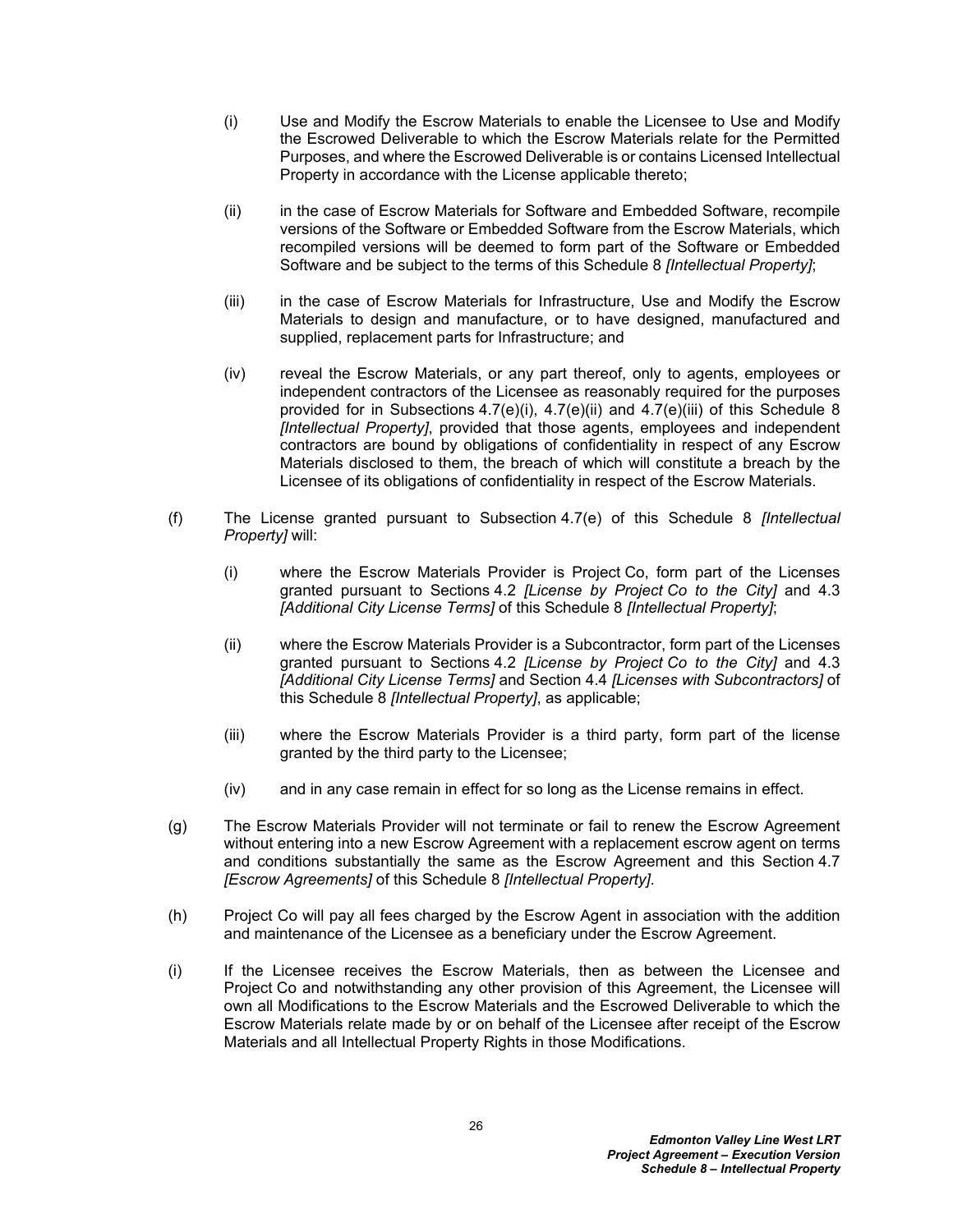## <span id="page-28-0"></span>**4.8 Reverse Engineering License**

- <span id="page-28-3"></span>(a) Without limiting any of the City's rights pursuant to this Agreement, at law or in equity, but subject to Subsections [4.8\(b\)](#page-28-2) and [4.8\(c\)](#page-28-1) of this Schedule 8 *[Intellectual Property]*, Project Co grants to the City a License to reverse engineer any or all of the Project Co Intellectual Property and Project Contractor Intellectual Property if:
	- (i) Project Co (in respect of its Project Co Intellectual Property) or a Project Contractor (in respect of its Project Contractor Intellectual Property) has failed to comply with Subsections [4.2\(f\)](#page-20-3) and [4.2\(g\)](#page-20-4) of this Schedule 8 *[Intellectual Property]* or if the Design Data, Design Drawings or any other documents and information supplied by Project Co is incomplete or otherwise insufficient to permit the City to install, operate, maintain, refurbish, repair, alter, upgrade, Modify, replace or otherwise Use any or all of the Project Work and the Infrastructure, excluding any ability to Modify for which access to and Use and Modification of Escrow Materials would be required; or
	- (ii) Project Co (in respect of its Escrowed Deliverables) or a Project Contractor (in respect of its Escrowed Deliverables) has failed to comply with Section [4.7](#page-25-1) *[Escrow Agreements]* of this Schedule 8 *[Intellectual Property]* or the Escrow Materials deposited by Project Co or a Project Contractor are insufficient to permit the City to install, operate, maintain, repair, upgrade, Modify, replace or otherwise Use the Escrowed Deliverable to which the Escrow Materials relate and to exercise the City's rights under Section [4.7](#page-25-1) *[Escrow Agreements] of this Schedule 8 [Intellectual Property]*,

provided that the reverse engineering and the results therefrom will be used for the Permitted Purposes only.

- <span id="page-28-2"></span>(b) The City will not exercise its right to reverse engineer an item of Project Co Intellectual Property or Project Contractor Intellectual Property under Subsection [4.8\(a\)](#page-28-3) of this Schedule 8 *[Intellectual Property]* for the purposes of installing, operating, maintaining, repairing, upgrading, Modifying, replacing or otherwise Using any or all of the Project Work and the Infrastructure, unless the City will have first given notice to Project Co stipulating the documents and information which the City requires in order to install, operate, maintain, repair, upgrade, Modify, replace or otherwise Use any or all of the Project Work or the Infrastructure, and Project Co will have failed to deliver to the City or otherwise make those documents and information available to the City within ten (10) Business Days after receipt of the City's notice.
- <span id="page-28-1"></span>(c) The City will not exercise its rights under Subsection [4.3\(a\)](#page-20-5) of this Schedule 8 *[Intellectual Property]* for the purposes of the replacement or rectification (including a Rectification) of all or any part of the Project Work (hereinafter referred to as "**Replacement Work**"), unless:
	- (i) the City has first given notice to Project Co of the Replacement Work required to be performed and:
		- (A) the Term has not expired and Project Co has failed to perform the Replacement Work in accordance with the terms of this Agreement; or
		- (B) if the Term has expired, the City has given Project Co, or the applicable Project Contractor, a reasonable opportunity to submit pricing, terms and conditions, and a schedule for performance of the Replacement Work, and the City and Project Co or the applicable Project Contractor are not able, within a reasonable time thereafter and following negotiations between the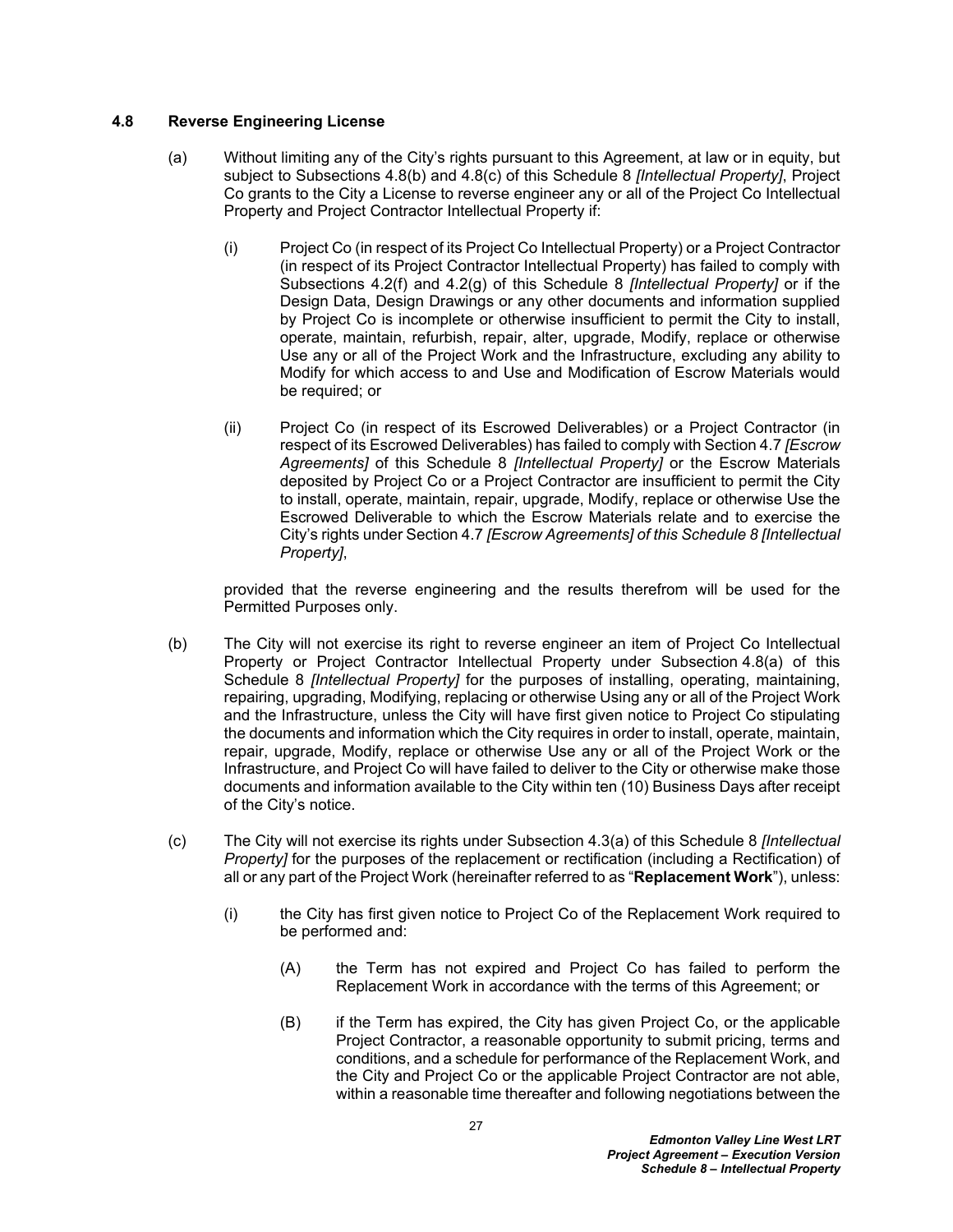parties, to reach a mutually satisfactory agreement for the performance of the Replacement Work by Project Co or the applicable Project Subcontractor; or

- (ii) at the time the City requires the Replacement Work to be performed, Project Co, or the applicable Project Contractor is then insolvent, bankrupt, or has ceased supplying the types of equipment, parts or components needed for the Replacement Work, or is otherwise unable to manufacture, or otherwise procure, and supply the equipment, parts or components needed for the Replacement Work within a reasonable time.
- (d) For clarity, the parties agree that for the purpose of Subsection [4.8\(c\)](#page-28-1) of this Schedule 8 *[Intellectual Property]*:
	- (i) contract terms and conditions substantially in accordance with the terms and conditions of this Agreement, and pricing for the equipment, parts or components to be supplied which is representative of prices then being generally charged by Project Co or the applicable Project Contractor to similarly situated customers, will be deemed to be mutually satisfactory to the parties; and
	- (ii) a "reasonable opportunity" and a "reasonable time" will be interpreted in the context of the circumstances giving rise to the required Replacement Work, including the existence of any safety or environmental hazards, the requirements of the Infrastructure and the commercial interests of the City.

### <span id="page-29-0"></span>**4.9 Non-Assertion**

Project Co agrees not to assert, and to require its Subcontractors not to assert, any Intellectual Property Right against the City or any Licensee that would have the effect of diminishing the rights granted to the City or any Licensee under this Schedule 8 *[Intellectual Property]*. Without limiting the generality of the foregoing, Project Co will not sue, and will require its Subcontractors not to sue, the City or any Licensee on the basis that any Equivalent Activity or the Ownership, Use or Modification of the Infrastructure, any Deliverable or any part of the Project Work within the scope of the Permitted Purposes or as otherwise permitted by any of the Licenses infringes any Intellectual Property Right of Project Co or any Subcontractor.

### <span id="page-29-1"></span>**4.10 Deliveries**

Project Co will deliver to the City all Licensed Intellectual Property at the times specified in this Agreement, or where no time is specified, upon the occurrence of a termination of Project Co or a Project Contractor, as the case may be, in accordance with this Agreement or relevant Project Contract. The media on which Software is delivered and tangible copies or embodiments of any Licensed Intellectual Property other than Software will be the sole property of the City, notwithstanding Project Co's, a Subcontractor's or a third party's Ownership of the Licensed Intellectual Property and the Intellectual Property Rights therein. If any Licensed Intellectual Property requires software in order to Use or Modify that Licensed Intellectual Property, Project Co will ensure that the required software will be available to the City at no cost, provided that such software remains available on commercially reasonable terms.

### <span id="page-29-2"></span>**4.11 Pass Through Obligations**

Project Co will include in all contracts with Project Co Personnel and in all Subcontracts with Subcontractors, and will enforce for the benefit of the City, all terms and conditions as may be necessary for Project Co to grant, or obtain for the City, the Ownership, Licenses, rights and benefits provided for in this Schedule 8 *[Intellectual Property]* and, where required in accordance with this Schedule 8 *[Intellectual Property]* to deposit or have deposited Escrow Materials for Escrowed Deliverables supplied by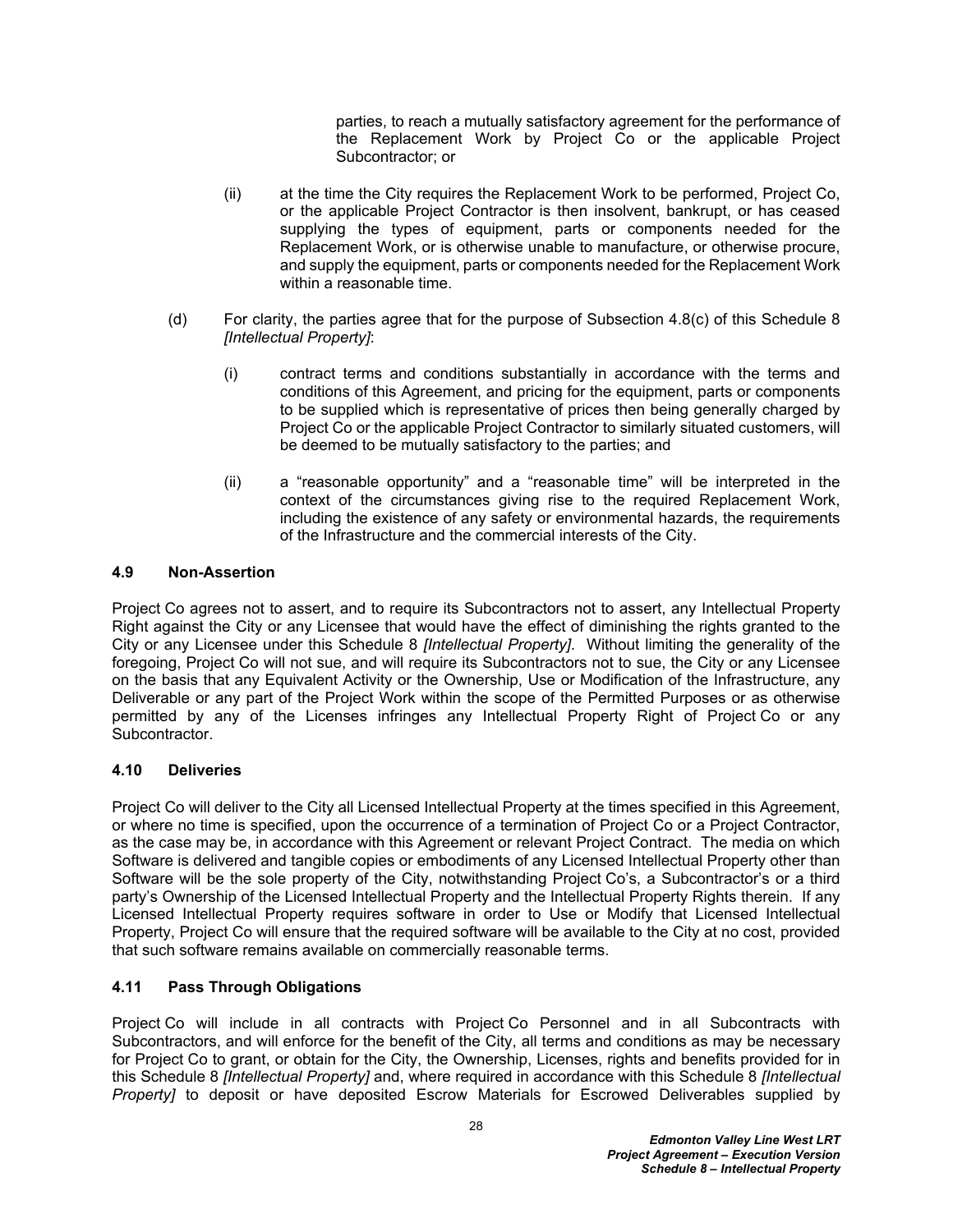Subcontractors in accordance with Section [4.7](#page-25-1) *[Escrow Agreements]* of this Schedule 8 *[Intellectual Property]*.

## <span id="page-30-0"></span>**4.12 Conflicting Licenses**

All Intellectual Property referenced in this Schedule 8 *[Intellectual Property]* will be licensed in accordance with this Schedule 8 *[Intellectual Property]* only, and except as provided in Section [4.4](#page-23-0) *[Licenses with Subcontractors]* or [4.5](#page-24-0) *[Third Party Intellectual Property]* of this Schedule 8 *[Intellectual Property]*, any form of license agreement or other terms and conditions used or provided by a licensor in association with any Intellectual Property will be of no force or effect and will not be binding on the City or any other Licensee, even if by its terms the license agreement or other terms and conditions are stated to be accepted by the installation or use of the Intellectual Property, and regardless of any acceptance of the license agreement or other terms and conditions that is required in order to install or use the Intellectual Property.

### <span id="page-30-1"></span>**4.13 Trademarks and Names**

Neither Party will use any Trade-Marks owned by the other Party without obtaining an express written trademark license on terms and conditions mutually satisfactory to the City and Project Co, each acting reasonably, or use the names or any identifying logos or otherwise of the other Party in any advertising or permit them so to be used except with the express prior written consent of the other Party.

### <span id="page-30-2"></span>**4.14 Project Co Indemnity**

- <span id="page-30-5"></span>(a) Subject to Subsection [4.14\(b\)](#page-30-3) of this Schedule 8 *[Intellectual Property]*, Project Co will at its cost defend the City and all City Persons against any Infringement Claim and will indemnify and hold harmless the City and all City Persons from and against all Direct Losses incurred, suffered or sustained by the City or any City Person, at any time or times, and whether before or after the expiry or termination of this Agreement, directly or indirectly caused by, resulting from, relating to or arising in connection with any Infringement Claim.
- <span id="page-30-4"></span><span id="page-30-3"></span>(b) Project Co will not be responsible to defend, indemnify and hold harmless the City and City Persons in respect of an Infringement Claim if, but only to the extent that, the Infringement Claim is caused by, results from, relates to or arises in connection with any of the following:
	- (i) the Use by Project Co, Project Contractor or any Subcontractor of any City Intellectual Property in the performance of the Project Work, or the incorporation into the Infrastructure of any City Intellectual Property, in accordance with the terms of this Agreement, including this Schedule 8 *[Intellectual Property]*, provided that this Subsection [4.14\(b\)\(i\)](#page-30-4) of this Schedule 8 *[Intellectual Property]* will not apply to the extent that the Infringement Claim is caused by, results from, relates to or arises in connection with any Modification made by Project Co or a Project Co Person to the City Intellectual Property;
	- (ii) any Use by the City of Project Co Intellectual Property, Subcontractor Intellectual Property or Third Party Intellectual Property that is not in compliance with this Agreement, including this Schedule 8 *[Intellectual Property]*;
	- (iii) any Use by the City of Subcontractor Intellectual Property or Third Party Intellectual Property that is not in compliance with any license terms other than those set out in this Schedule 8 *[Intellectual Property]* applicable to the Subcontractor Intellectual Property or Third Party Intellectual Property where such other license terms have been accepted by the City in accordance with this Schedule 8 *[Intellectual Property]*;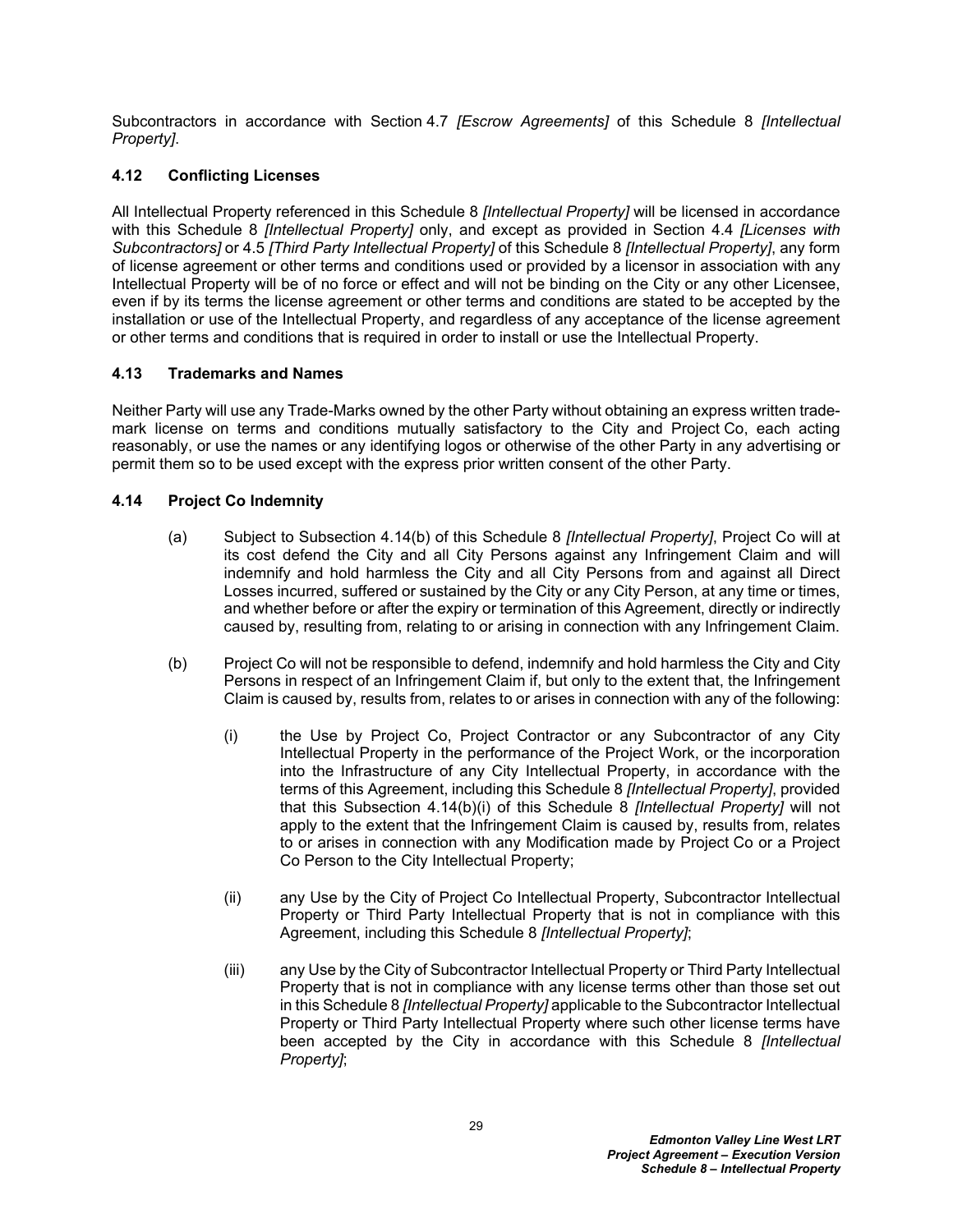- (iv) any Modification by the City of Project Co Intellectual Property, Subcontractor Intellectual Property or Third Party Intellectual Property, where the Infringement Claim would not have occurred but for that Modification, except to the extent such Modification was made with the prior written consent of Project Co, the applicable Project Co Person or the applicable third party;
- (v) the combination by the City of (i) any Project Co Intellectual Property, Subcontractor Intellectual Property or Third Party Intellectual Property incorporated into the Infrastructure by or through Project Co or a Subcontractor as part of the Project Work, with (ii) any City Intellectual Property not incorporated into the Infrastructure by or through Project Co or a Subcontractor as part of the Project Work, where the Infringement Claim is caused by, results from, relates to or arises in connection with that combination, excluding any Permitted Combination;
- <span id="page-31-2"></span>(vi) after the Term, the failure of the City to implement or cause to be implemented any Modification to or replacement of any Infringing Intellectual Property that complies with Subsection [4.14\(c\)\(ii\)](#page-31-1) of this Schedule 8 *[Intellectual Property]*, provided that this Subsection [4.14\(b\)\(vi\)](#page-31-2) of this Schedule 8 *[Intellectual Property]* will apply only after the passage of such time period as is reasonably necessary for the City to implement or cause to be implemented such Modification or replacement.
- <span id="page-31-0"></span>(c) If the normal operation, possession or Use of any Project Co Intellectual Property, Subcontractor Intellectual Property or Third Party Intellectual Property used in the performance of the Project Work or incorporated into the Infrastructure ("**Infringing Intellectual Property**") by Project Co, a Subcontractor or the City is found to infringe or violate the Intellectual Property Rights of any third party (the "**Infringed Party**") or if Project Co reasonably believes that any Project Co Intellectual Property, Subcontractor Intellectual Property or Third Party Intellectual Property is likely to be found to be Infringing Intellectual Property, Project Co may, at its expense:
	- (i) obtain from the Infringed Party, for the benefit of Project Co and the City, a license which permits Project Co and the City to Use the Infringing Intellectual Property on the same terms and conditions as provided for in this Agreement, including this Schedule 8 *[Intellectual Property]*, or on such other terms and conditions as may be acceptable to the City in its discretion; or
	- (ii) replace or Modify the Infringing Intellectual Property so that it is no longer infringing, provided that the replacement for the Infringing Intellectual Property or the Modified Infringing Intellectual Property, and the Infrastructure incorporating the replacement or Modified Intellectual Property, provides substantially the same or better functionality, performance, operation and results as the Infringing Intellectual Property and conforms to the requirements of this Agreement, including the Project Requirements,

<span id="page-31-1"></span>provided that this Subsection [4.14\(c\)](#page-31-0) of this Schedule 8 *[Intellectual Property]* will not apply to any Infringing Intellectual Property in respect of which Project Co is not obligated to defend and indemnify the City against an Infringement Claim pursuant to any of Subsections [4.14\(b\)\(i\)](#page-30-4) to [4.14\(b\)\(vi\)](#page-31-2) of this Schedule 8 *[Intellectual Property]*.

(d) Subsections [4.14\(a\)](#page-30-5) and [4.14\(c\)](#page-31-0) of this Schedule 8 *[Intellectual Property]* set out Project Co's sole liability and obligation, and the City's sole rights and remedies, in respect of the infringement or violation by any Project Co Intellectual Property, Subcontractor Intellectual Property or Third Party Intellectual Property of the Intellectual Property Rights of any third party.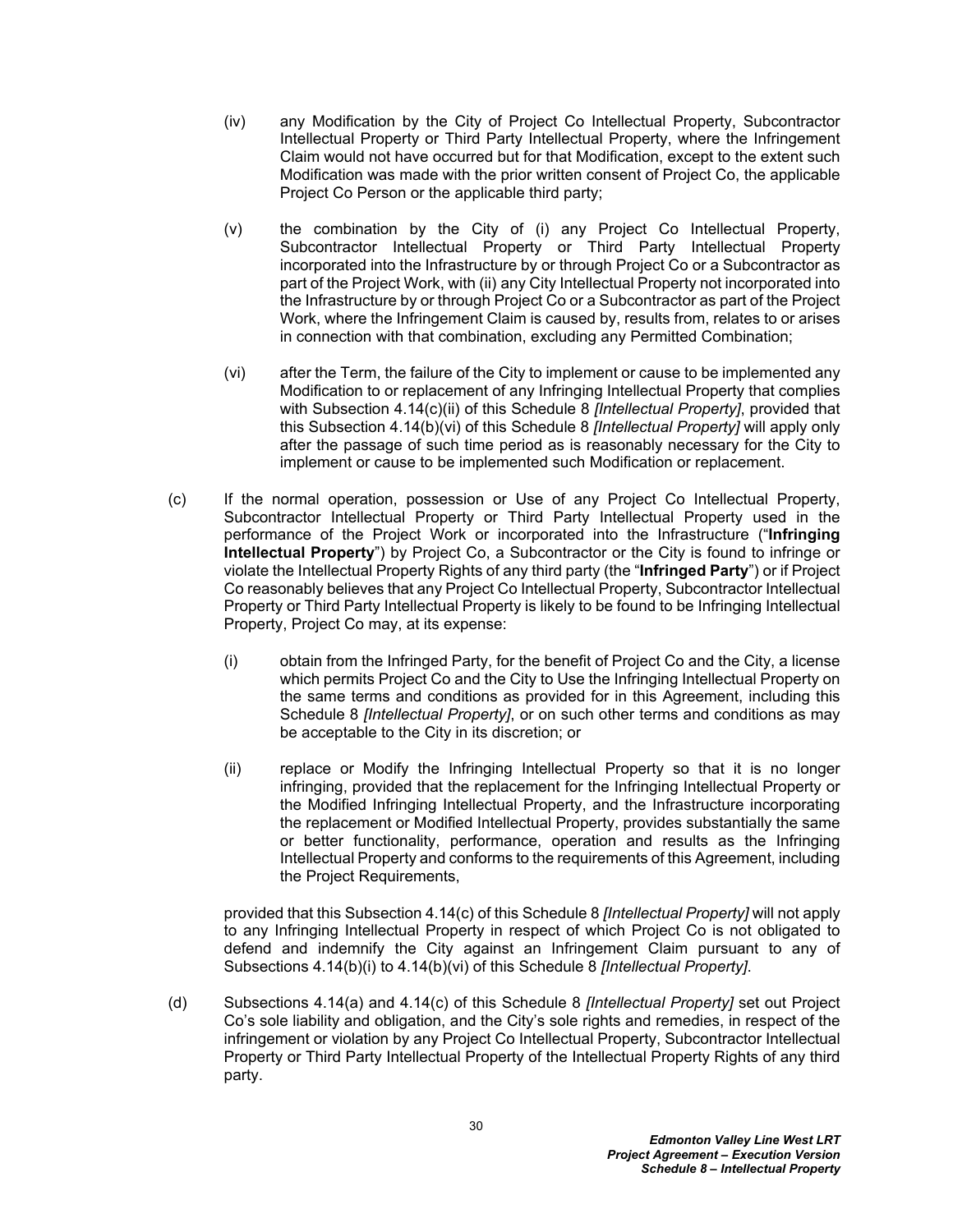### <span id="page-32-0"></span>**4.15 Updated Certifications**

- <span id="page-32-1"></span>(a) Project Co will, at the times specified in Subsection [4.15\(b\)](#page-32-2) of this Schedule 8 *[Intellectual Property]*, provide to the City a certificate containing the information and certifications set out in Subsection [4.15\(c\)](#page-32-3) of this Schedule 8 *[Intellectual Property]* (the "**IP Certificate**"). The IP Certificate will be signed by a senior officer of the General Partner, and will include a statement that the information contained in the IP Certificate is complete and correct to the best of each signatory's knowledge, having made due and proper investigations of all matters certified therein.
- <span id="page-32-2"></span>(b) Project Co will provide the IP Certificate to the City at the following times:
	- (i) upon reasonable request by the City and in any event not more than semi-annually;
	- (ii) 9 months prior to the ICS Integration Ready Date;
	- (iii) on the ICS Integration Ready Date;
	- (iv) on the date of Construction Completion; and
	- (v) on the date of Performance Demonstration Completion.
- <span id="page-32-3"></span>(c) As provided for in this Schedule 8 *[Intellectual Property]*, each IP Certificate will contain the following:
	- (i) a certification that the IP Certificate includes all Intellectual Property that is Delivered as of the date of the IP Certificate;
	- (ii) where any part of the Infrastructure comprises components having different ownership and licenses of related Intellectual Property, the information corresponding to the categories set out in in Subsection [2.1](#page-12-3) of this Schedule 8 *[Intellectual Property]* in respect of each key or critical component;
	- (iii) categorization of all Intellectual Property that is Delivered as of the date of the IP Certificate in accordance with the categories of Intellectual Property set out in Subsection [2.1](#page-12-3) of this Schedule 8 *[Intellectual Property]* and as follows:
		- (A) description of system or subsystem;
		- (B) criticality to overall Infrastructure;
		- (C) supplier and Owner of the Intellectual Property;
		- (D) whether the Intellectual Property is available from other sources; and
		- (E) whether the license for the Intellectual Property will be subject to Subsection [4.4\(b\)](#page-23-1) of this Schedule 8 *[Intellectual Property]*;
	- (iv) for any Intellectual Property not yet Delivered, a description of the timetable for Project Co to acquire Intellectual Property if not yet acquired;
	- $(v)$  for any Licensed Intellectual Property, a statement as to whether or not there are any Included Source Materials for the Licensed Intellectual Property and, if there are, a description of those Included Source Materials;